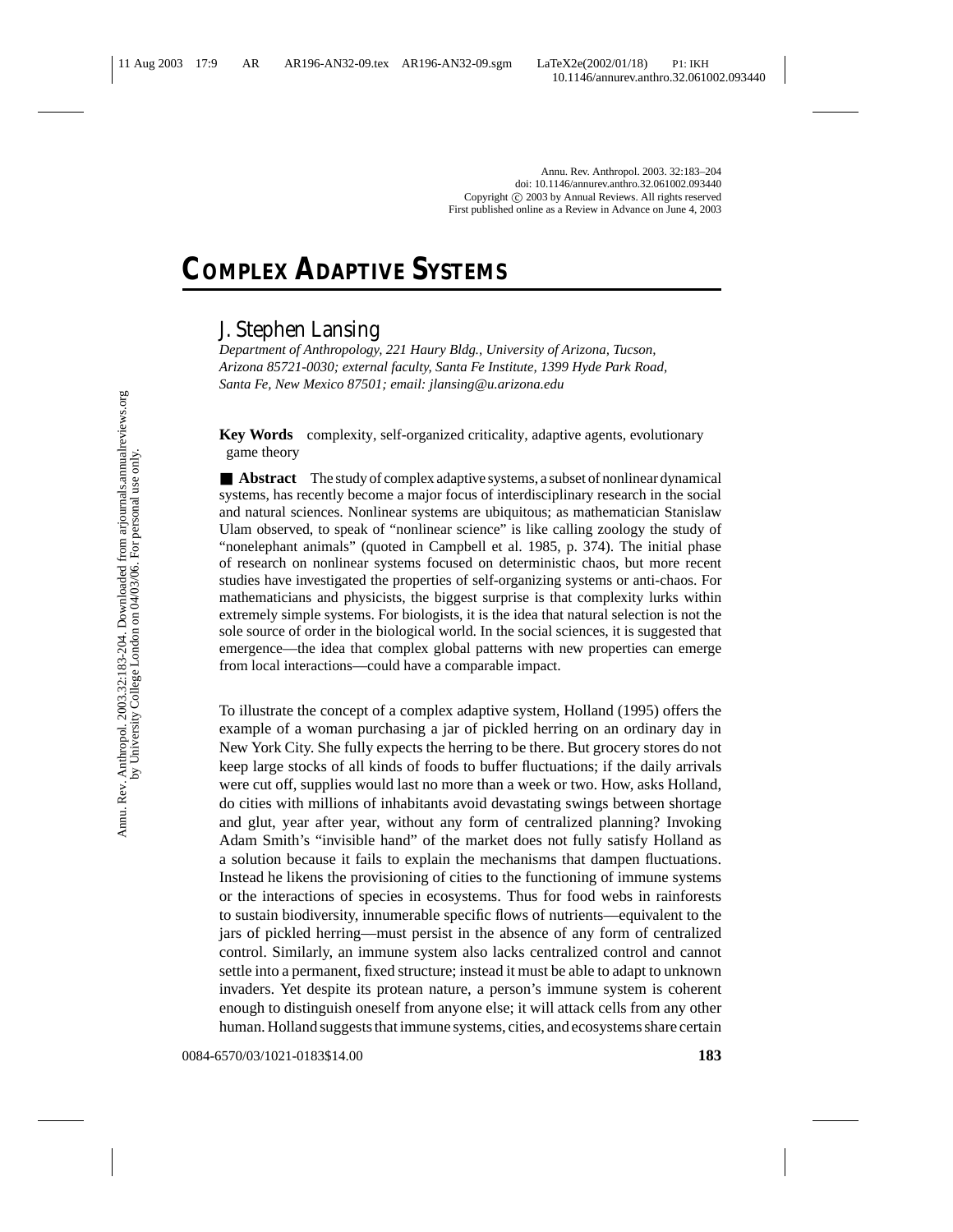properties that make it useful to consider them as instances of a class of phenomena that he terms complex adaptive systems (CAS) (Holland 1995, pp. 4–6).

The concept of CAS is obviously at a very high level of abstraction. Moreover, it crosscuts the usual categories of anthropological thought, such as culture, nature, and society, and applies only to a rather narrow range of phenomena within them. The insights it offers are essentially mathematical and frequently involve the use of new computational tools. New theoretical ideas about CAS tend to be published initially in physics and mathematics journals; some gradually work their way into biology, the social sciences, and, on occasion, business schools and the popular press. The goal of this review is to provide an introduction to the research that I think may be of most interest to anthropologists. It has two parts: The first offers a historical overview of the broader intellectual currents shaping research on CAS; and the second surveys recent attempts to apply these ideas to anthropological questions.

#### **INTRODUCTION: THE DIVINE TAPE PLAYER**

If we could rewind an imaginary videotape of the history of life on Earth, asked biologist Stephen Jay Gould, how much of what we see around us would still be here? Gould's answer was, very little: "[T]he divine tape player holds a million scenarios, each perfectly sensible ... the slightest early nudge contacts a different groove, and history veers into another plausible channel, diverging continually from its original pathway" (Gould 1989, pp. 320–21). As a paleontologist, Gould saw the living world in terms of phylogenetic trees, each node or species the unique result of a long chain of random evolutionary events. But, as critics of Gould have pointed out, the history of life on this planet shows many examples of convergent evolution, such as the independent evolution of eyes in many taxa, that would be very surprising if Gould were strictly correct (Depew & Weber 1995, pp. 424–27). The divine tape player does not produce exact duplicates of species, but it does generate spectacular examples of convergent evolution like anteaters and pangolins or the marsupial lions and wolves of Australia and Tasmania. At the level of molecular evolution, the phylogenetic history of these species fits Gould's model: African lions and marsupial lions shared a common mammalian ancestor millions of years ago and have been diverging ever since. But the fact that these independent pathways of evolution produced animals that are so similar in morphology and behavior suggests that Gould has captured only part of the story. It seems that random bumps and nudges may be more likely to veer into some grooves than others, producing convergence as well as divergence.

A similar paradox involving the relationship of the parts to the whole intrigued Emile Durkheim in his classic study of suicide. On the one hand, Durkheim observed, the causes of particular suicides are "almost infinite in number ... one man kills himself in the midst of affluence, another in the lap of poverty; one was unhappy in his home, and another had just ended by divorce a marriage which was making him unhappy" (Durkheim 1979[1897], p. 303). He concluded that no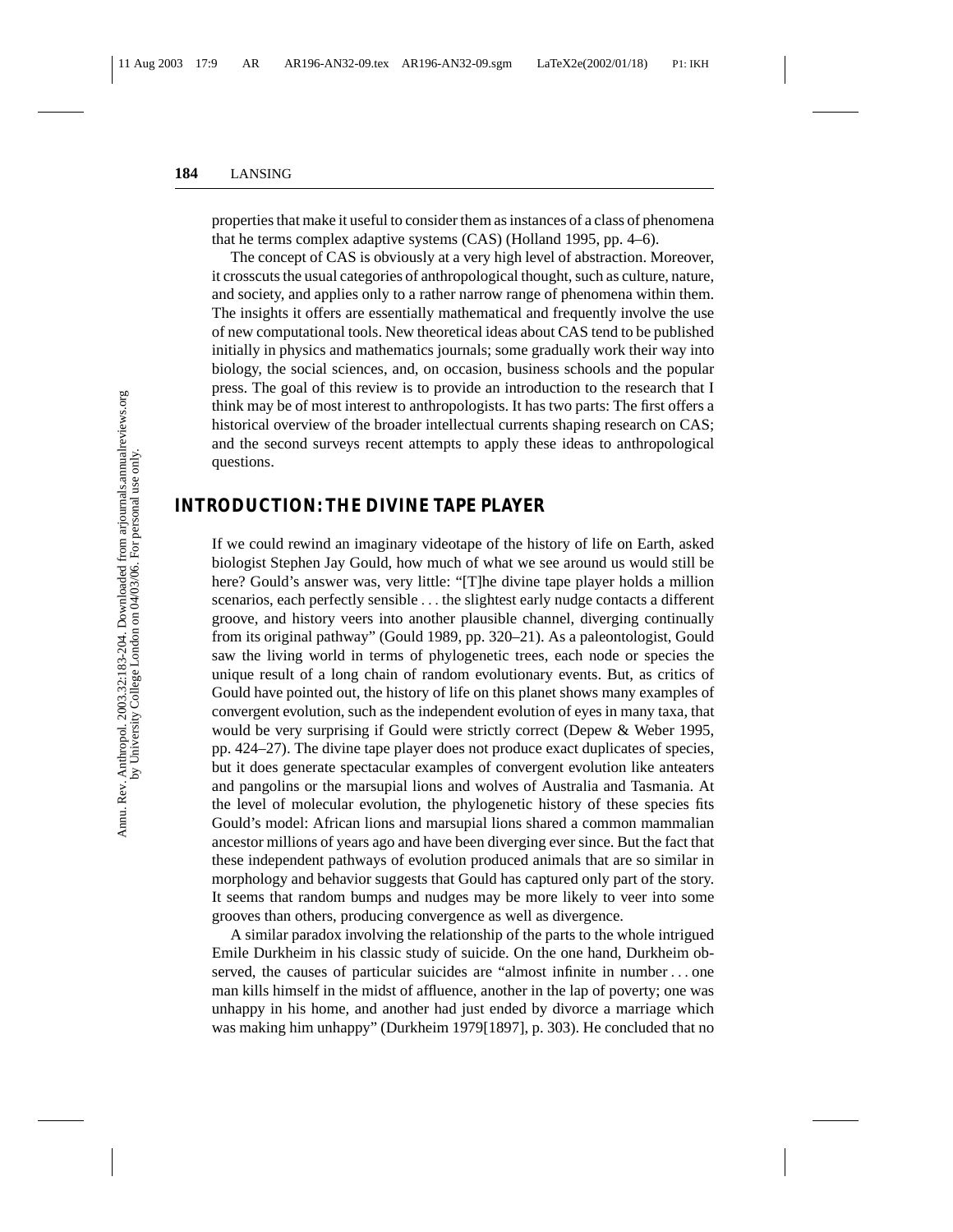matter how much a researcher knows about a collection of individuals, it is impossible to predict which of them are likely to kill themselves. Yet the number of Parisians who commit suicide each year is even more stable than the general mortality rate. A process that seems to be governed by chance when viewed at the level of the individual turns out to be strikingly predictable at the level of society as a whole.

Among students of complex systems, this phenomenon is known as "emergence." Consider a system or aggregate composed of many interacting parts. If the system is sufficiently complex, it may not be practical or perhaps even possible to know the details of each local interaction. Moreover, local interactions can produce nonlinear effects that make even simple systems impossible to solve (as Newton discovered in attempting to solve the three-body problem). But if we shift our attention from the causal forces at work on individual elements to the behavior of the system as a whole, global patterns of behavior may become apparent. However, the understanding of global patterns is purchased at a cost: The observer must usually give up the hope of understanding the workings of causation at the level of individual elements. "The statistical method," wrote physicist James Clerk Maxwell in 1890, "involves an abandonment of strict dynamical principles" (Vol. 2, p. 253). It is an interesting footnote to the history of the sciences that this discovery occurred in the social sciences and was later borrowed by physicists. "Doubtless it would be too brave," writes Porter in *The Rise of Statistical Thought*, "to argue that statistical gas theory only became possible after social statistics accustomed scientific thinkers to the possibility of stable laws of mass phenomena with no dependence on predictability of individual events. Still, the actual history of the kinetic gas theory is fully consistent with such a claim" (Porter 1986, p. 114).<sup>1</sup>

Late in his career, the philosopher Karl Popper argued that this shift from an atomistic and mechanistic ontology to one based on probabilities was among the most significant intellectual pirouettes in the history of science. "The world is no longer a causal machine," wrote Popper in his last book (1990). "It now can be seen as a world of propensities, as an unfolding process of realizing possibilities and of unfolding new possibilities" (Popper 1990, pp. 18–19). In physics, the application

<sup>&</sup>lt;sup>1</sup>In retrospect, Durkheim's comments on the implications of this point seem remarkably prescient. The key issue is the understanding of chance. If suicides occur for many contradictory reasons, then the overall suicide rate should be governed by chance and fluctuate chaotically. As Durkheim noted, this is what would be predicted by the dominant statistical theory of his day, that of Adolphe Quételet, who held that the behavior of individuals was governed by the sum total of prior influences acting on them. Quételet's theory should accurately predict that the average man would not commit suicide, but it should also predict that the suicide rate should fluctuate randomly. To this, Durkheim responded that "Quételet's theory rests on an inaccurate observation. He thought that stability occurs only in the most general manifestations of human activity; but it is equally found in the sporadic manifestations which occur only at rare and isolated points of the social field" (Durkheim 1979[1897], p. 302). Durkheim concludes that suicides are not mere statistical outliers but the outcome of deterministic processes.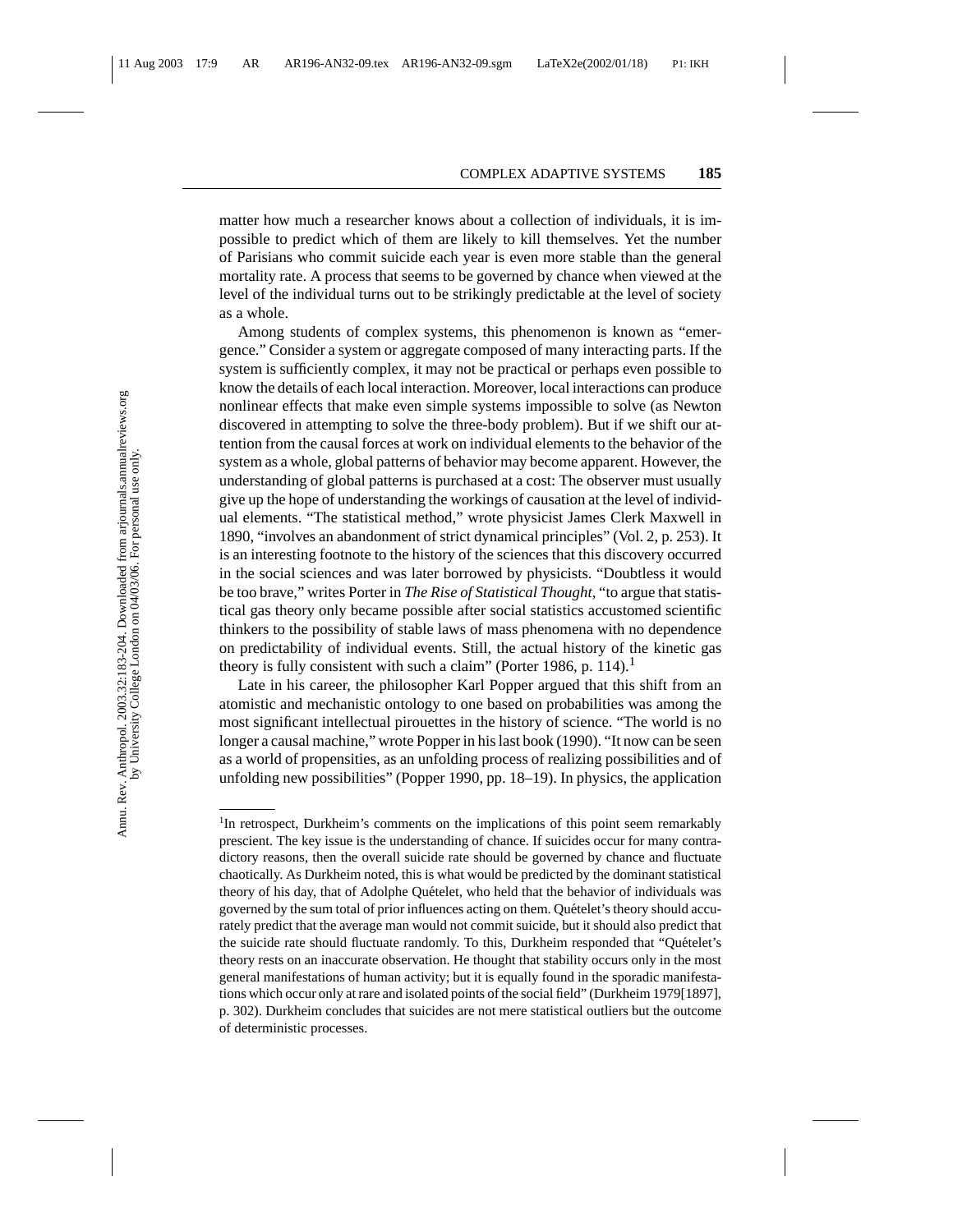of probability theory to the gas laws and thermodynamics in the nineteenth century was followed by quantum theory in the 1920s, in which the statistical properties of ensembles were pushed down into the very structure of the physical universe. At about the same time, biologists Sewall Wright and R.A. Fisher developed models that depicted natural selection in probabilistic terms. Wright sought to understand what he called "switch-and-trigger mechanisms," which could drive evolutionary processes into new trajectories, and in the 1930s developed a model of adaptive landscapes to facilitate visualizing such patterns. In this model, genetic variation is depicted as clouds of points in a multi-dimensional landscape, often drawn in three dimensions with peaks and valleys representing high and low levels of adaptive fitness. Wright's adaptive landscapes (or fitness landscapes) were used initially to consider the effects of evolutionary forces such as inbreeding (Wright 1932) and genetic drift (Dobzhansky 1937, Mayr & Provine 1980). But recently, complexity theorists have used fitness landscapes to pose more general questions. As biologist Stuart Kauffman has written, "the fitness landscape is a powerful, basic and proper starting point to think about selection" (Kauffman 1989, p. 69).

#### **ADAPTIVE LANDSCAPES**

In the 1960s Kauffman posed a simple question: Is Darwinian natural selection, alone, responsible for the patterns of order we see in the living world? Nonliving phenomena like snowflakes exhibit spontaneous order through a process of self-organization. Might self-organizing processes also play a role in biology? To explore this question, Kauffman used computer simulations as a surrogate for Gould's "divine tape player". Although Kauffman's research was originally aimed at understanding evolution at the level of genes, his results suggest that "the range of spontaneous order is enormously greater than we had supposed" (Kauffman 1995). A brief summary of Kauffman's work on adaptive landscapes provides an introduction to some of the methods and perspectives now being used in the study of complex systems.

The original Wright-Fisher model of fitness landscapes assumes a one-to-one correspondence between individual genes and traits that affect fitness. As time goes on, a species can "climb the peak of Mount Fitness" as progressively fitter mutants appear and become dominant. But Kauffman observed that this is an oversimplification. In reality, the adaptive fitness of any particular trait is likely to be determined by several genes; these are known as epistatic connections among genes. Moreover, the fitness of an organism or species depends upon the others with which it interacts: If frogs develop sticky tongues, flies will do better with slippery feet. Thus evolution depends on many interacting (and sometimes conflicting) constraints. But rather than try to analyze the actual epistatic connections in particular instances, Kauffman posed a more general question: What is the relationship between the average connectedness of genes to the ability of organisms to evolve? (Later, Kauffman observed that one can ask analogous questions about the connectedness of firms in an economy or species in an ecosystem).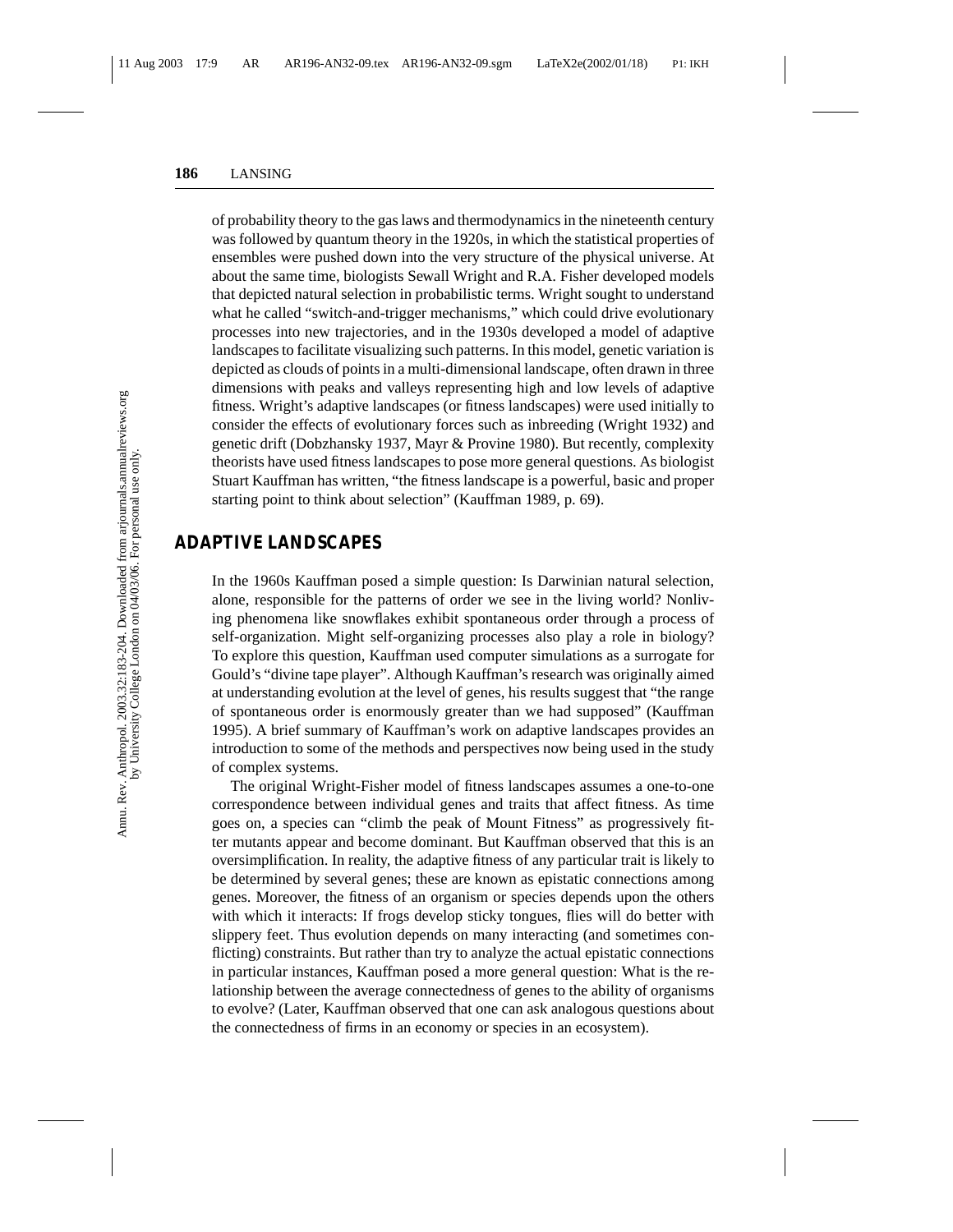To see how Kauffman pursued this question, imagine a collection of*N*Christmas tree lights. Each bulb has one of two possible states, on or off, and is wired up to *K* other bulbs. A simple rule tells each bulb what to do. For example, let  $K =$ 3, meaning that each bulb is wired to 3 other bulbs.2 From one moment to the next, each bulb decides whether to turn itself on or off in accordance with the state of these neighbors. A typical rule is majority wins, meaning that if 2 or 3 of its neighbors are on, the bulb will itself turn on; otherwise it will turn off. How will such a system behave when the electricity goes on? At first, Kauffman found that there are two possible patterns of behavior, ordered and disordered. Later, Langton (1990) pointed out that the behavior of the network at the transition point between order and chaos is different enough to be categorized as a third regime. Thus there are three regimes:

- 1) chaotic: If *K* is large, the bulbs keep twinkling chaotically as they switch each other on and off;
- 2) frozen or periodic: If *K* is small  $(K = 1)$ , some flip on and off a few times, but most of the array of lights will soon stop twinkling;
- 3) Complex: If *K* is around 2, complex patterns appear, in which twinkling islands of stability develop, changing shape at their borders.

Kauffman discovered that the overall behavior of such NK networks (where *N* is the number of elements and *K* the number of connections per element) is almost entirely dependent on *K*, rather than the specific rules implemented along the epistatic pathways (like "majority wins"). Kauffman began these experiments in the days when computers were programmed with punch cards. Changing the order in which the cards were stacked would disrupt ordinary programs. But because he was interested in discovering the average behavior of NK networks, his procedure involved shuffling the cards and running the program again, to the consternation of onlookers (Flake 1998, p. 329). His principal result was that a network that is either frozen solid or chaotic cannot transmit information and thus cannot adapt. But as Langton discovered, a complex network—one that is near the "edge of chaos"—can do both (Langton 1990).

The characteristic patterns of behavior of NK networks can be visualized on a Derrida plot (Figure 1). Here we track the behavior of a network of 1600 elements (light bulbs). To set up the experiment, two versions of the network are created that are identical except for the numbers of bulbs that happen to be on or off at the start. The number of elements that differ (e.g., off or on) is called the Hamming distance between the two instances of the network. Along the X axis, the Hamming distance varies from zero (the two versions of the network are identical) to 1 (the networks are completely dissimilar: If a bulb is off in one, it is on in the other). Imagine that power is switched on and bulbs turn each other on and off in both

<sup>&</sup>lt;sup>2</sup>Rules are defined by Boolean connections like "and" and "or." The "majority wins" rule used here to illustrate the concept of NK Boolean networks will not lead to chaos.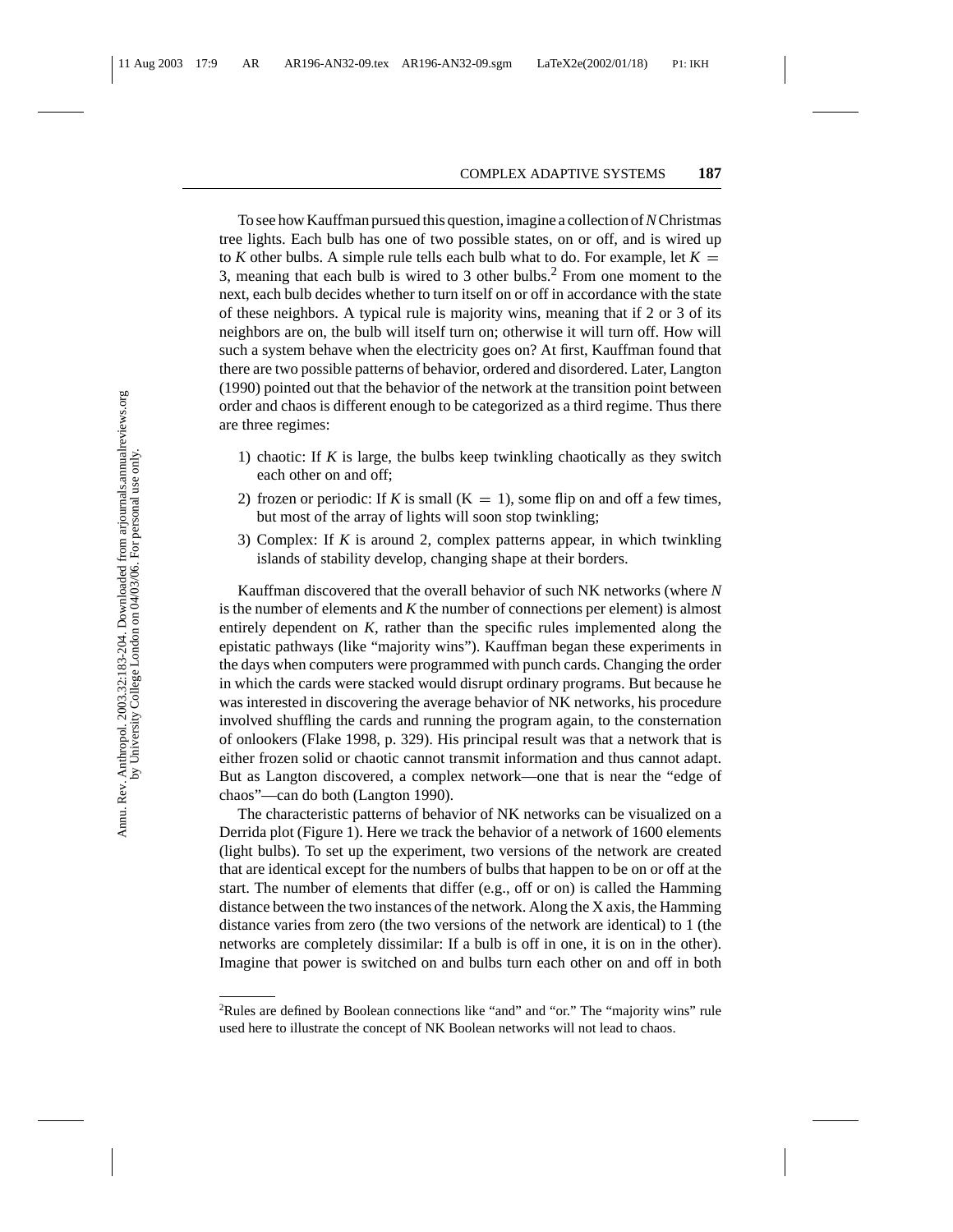

**Figure 1** Derrida plot of an NK Boolean network. The Derrida plot above shows the behavior of three *NK* networks ( $N = 1600$ ). The plot for each network is created as follows: Consider that the network is initialized to two initial states. The two states are identical except for *x* nodes that are changed from on to off or vice versa. The horizontal axis of the graph reflects *x*; its unit is termed the Hamming distance and indicates the number of corresponding nodes with opposite values, scaled by dividing by *N*. At the *left* of the graph the initial states are identical and are progressively more dissimilar to the *right*. Each instance of the network is then allowed to proceed forward for two time steps. The vertical axis shows the Hamming distance between the two final states that result. Several different combinations of initial states are plotted for each initial Hamming distance; each point represents one such trial, and the lines connect the averages of the results. *K* is indicated for each line. For  $K = 1$ , the Hamming distance does not change; two initial states that differ on *x* nodes lead to two final states that differ on roughly x nodes as well. However, if  $K = 2$ , two initial states that differ by a few nodes will tend to converge into a nearby basin of attraction so that after two time steps their initial dissimilarity is significantly decreased. Conversely, if  $K = 5$ , the system behaves chaotically so that even two fairly similar initial states will rapidly become dissimilar. This figure was created by John Murphy using A. Wuensch's Discrete Dynamics Lab; see Wuensch & Lesser 1992.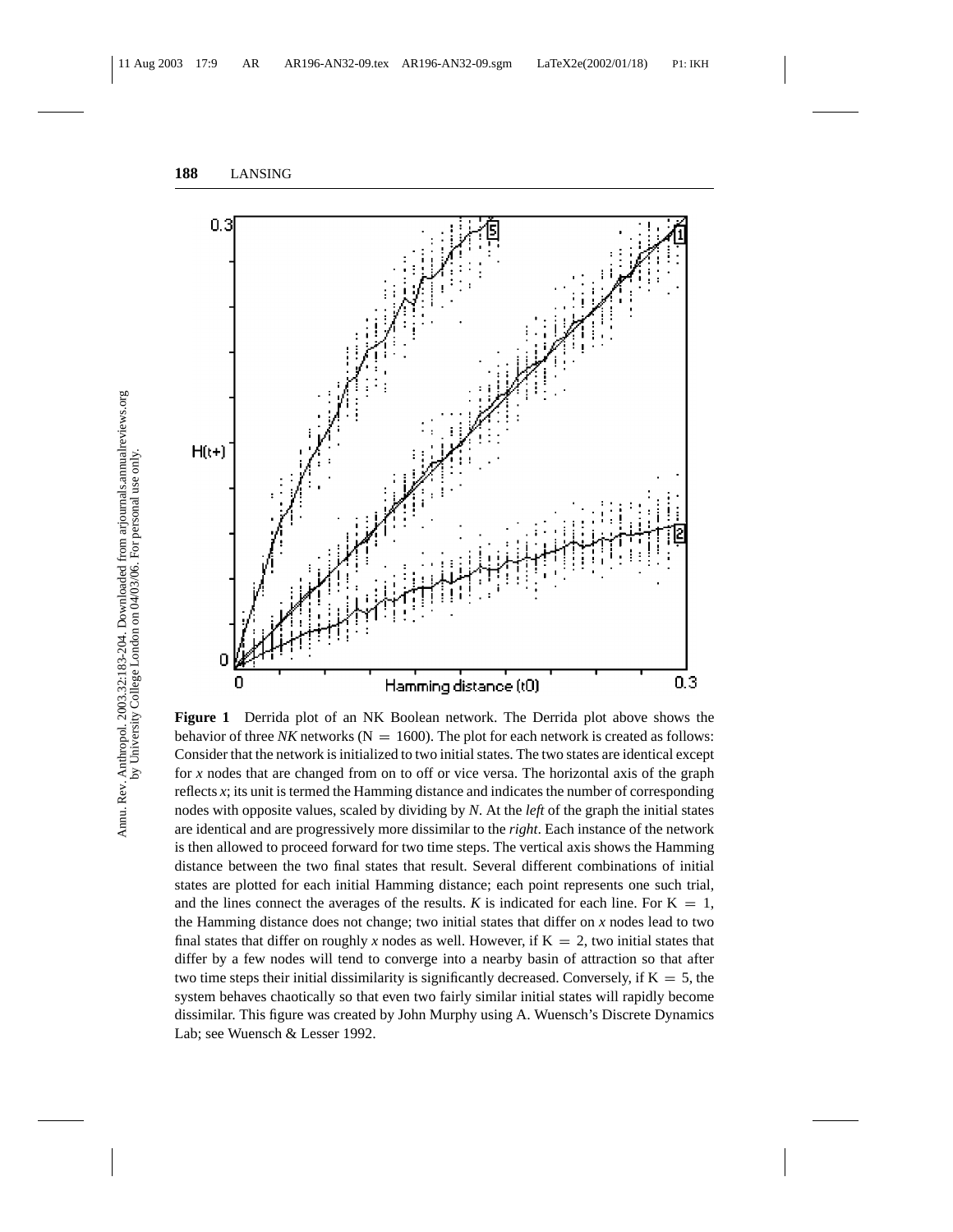networks, resulting in a new Hamming distance that is plotted on the Y axis. In the extreme case where  $K = 0$ , the Hamming distance will not change; no bulb will twinkle. At the other extreme, if *K* is large, even a small initial difference will trigger cascades of twinkles in both networks that will cause them to diverge, and the Hamming distance will increase.

#### **BASINS OF ATTRACTION**

If the reader will bear with me, this simple example can be used to explain many of the key concepts involved in the study of complex adaptive systems. As bulbs turn each other on and off, eventually the entire array of bulbs must reach a state that it has encountered before. Once this has occurred, it will cycle back to that configuration forever. This repetitive cycle is called a state cycle or limit cycle. Sometimes more than one configuration of a network will flow into the same state cycle. Start a network with any of these initial patterns and, after passing through a sequence of states, it will settle into the same state cycle or pattern of twinkling. In the language of dynamical systems, the state cycle is called an attractor and the array of initial states that flow into it a basin of attraction. The more initial states that flow into a given attractor, the larger its basin of attraction. So one can ask questions like, how many attractors exist for a given system and how long are the state cycles? For NK networks, the number of states that are possible is  $2^N$ , a hyperastronomical number for all but the smallest networks. But the number of attractors and the size of their basins varies dramatically depending on K. When  $K =$ N, the average length of state cycles is  $2^N$ , and the number of attractors is also huge, about N/*e*. Such networks provide a dramatic illustration of the concept of deterministic chaos. Flip one bulb in a  $K = N$  network, and the network moves out of one basin of attraction and into another. It will be a very long time indeed before it encounters a state that it has been in before (and thus completes one tour of its attractor). The network is extremely sensitive to perturbations, which instantly change its entire pattern of behavior; thus such networks cannot store information. At the other extreme, when *K* is small, networks exhibit stable or periodic behavior. They arrive at their tiny attractors at an exponentially fast rate and then become trapped in simple state cycles. Different sections of the network function as isolated subsections or islands. They can store information, but there is no communication between the islands. So networks with lots of connections exhibit chaotic behavior, whereas networks with very sparse connections decompose into an archipelago of isolated subsystems that either stop twinkling or follow simple repetitive patterns.

However, when  $K = 2$ , very different dynamics occur; these networks are in between the chaotic and stable/periodic regimes. Both the number of attractors and their average length are equal to the square root of *N*, a small number even when *N* is large. Thus when  $K = 2$ , a network of 1600 light bulbs will settle down and cycle through the square root of 1600 states, a mere 40. Initialize a new  $K = 2$  network, and it will soon find itself headed for one of a few relatively stable configurations. The network as a whole does not decompose, nor does it become chaotic. But the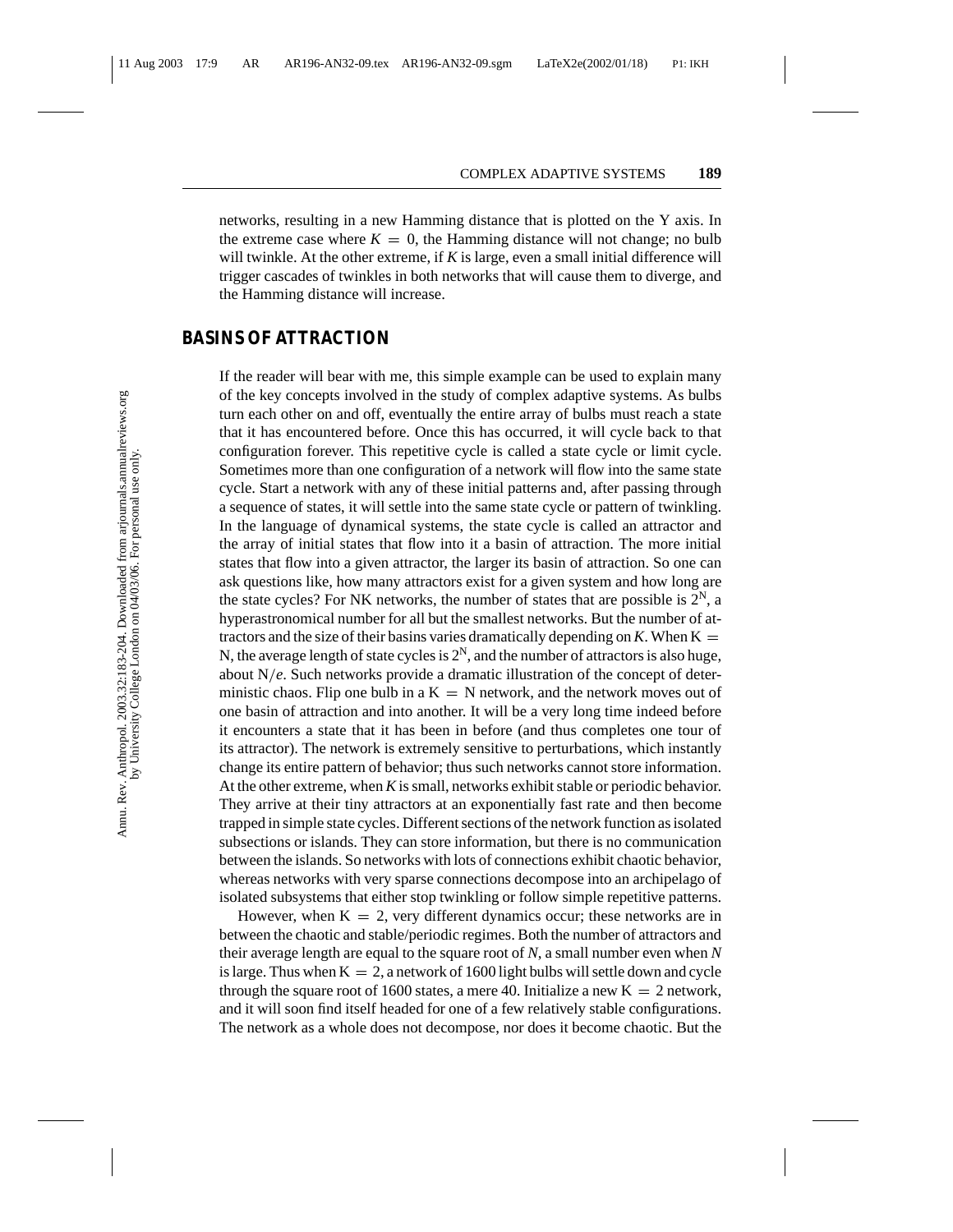most interesting property of  $K = 2$  networks is their response to perturbation. Flip one bulb in a  $K = 2$  network, and in most cases only a few neighbors will twinkle. But occasionally a perturbation will induce large changes, perhaps moving the network into a new basin of attraction. This explains the Derrida plot for  $K = 2$ : Most networks are located in just a few large basins of attraction, so networks tend to converge toward one of a relatively few attractors, and the Hamming distance decreases.

These results have dramatic implications for the ability of networks to evolve. To see this, imagine that the *N* elements are genes and that each one contributes something to the fitness of the whole network. To ensure that the model is very general, let fitnesses be assigned randomly to all the "genes" or elements in the array. When  $K = 0$  (meaning that the fitness of each gene or element does not depend on any others), the fitness landscape shows a single Mount Fuji peak. Start anywhere in this landscape, and you can always find a neighbor one step away with a higher fitness. But as *K* grows larger there are more and more conflicting constraints. As the complexity of the network increases, selection is progressively less able to alter its properties. When  $K = N$ , each gene's fitness contribution depends on all the other genes in the array. This means that the differences in fitness between genes is very small, and the adaptive landscape looks like a lot of tiny hills. As Kauffman observes, "in sufficiently complex systems, selection cannot avoid the order exhibited by most members of the ensemble. Therefore, such order is present not because of selection but despite it" (Kauffman 1993, p. 16).

#### **Complex Systems and the Edge of Chaos**

Kauffman emphasized the role of selection in bringing living systems to the edge of chaos, a controversial point to which we shall return. But physicist Per Bak and his colleagues have shown that nonliving systems can also exhibit self-organizing properties that may take them to the edge of chaos (Bak & Chen 1991, Bak 1997). Bak's examples include phenomena like earthquakes, which are unlike biological systems because no process of adaptation is involved; these are known as complex systems rather than complex adaptive systems. Bak's best-known example is a sandpile. If you patiently trickle grains of sand onto a flat surface, at first the sand will simply pile up; but eventually the pile will reach a critical state. At that point, Bak found that the size of the avalanches triggered by dropping another grain of sand follows a power law distribution: The size of avalanches is inversely proportional to their frequency (in other words, there will be many little avalanches, a few medium-sized ones, and on rare occasions a large one). Such a sandpile is at the "edge of chaos," analogous to a  $K = 2$  Boolean network (to picture this, it may help to imagine that a  $K = 0$  pile would be flat, whereas a  $K = N$  pile could be a tall and precarious column with a diameter of one grain). Other researchers have found additional pathways that lead to the edge of chaos. The first research on this topic was carried out by Langton, who wrote a dissertation (1991) entitled "Computation at the Edge of Chaos." Langton studied the behavior of cellular automata (CA), a mathematical concept invented by John von Neumann. More recently,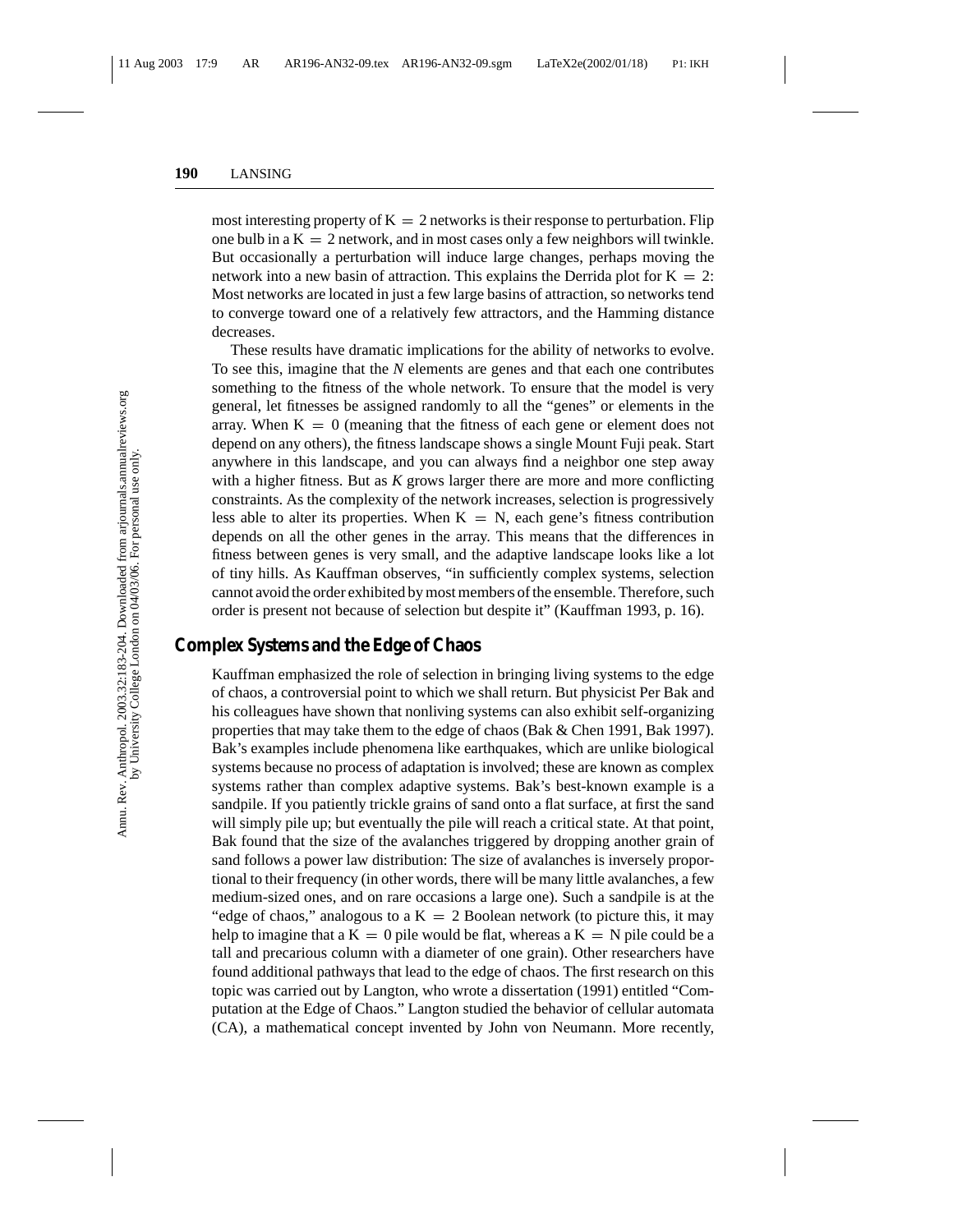mathematician Stephen Wolfram carried out exhaustive computer simulations in an attempt to clarify the dynamics of complex behavior in cellular automata (Wolfram 2002). A simple two-dimensional cellular automata begins with a line of different-colored cells on a grid or lattice. Each cell checks its own color and that of its immediate neighbors and decides on the basis of a rule whether to turn color in the next line of the grid. It is equivalent to a two-dimensional NK model where the *K* inputs are restricted to the cell's closest neighbors on the lattice. Wolfram noticed the existence of four classes of behavior in CA: (I) fixed, (II) periodic, (III) chaotic, and (IV) complex. Langton became interested in the relationship between these classes and developed a measure, the lambda parameter, that relates the nature of the rules to the overall behavior of the cellular automata (Figure 2). Tuning the lambda parameter leads through Wolfram's classes in the order I-II-IV-III; thus the complex regime (class IV) lies between the periodic and chaotic regimes. This led Langton to propose that class IV behaviors could be associated with a phase transition between order and chaos: the edge of chaos (Langton 1990).

The methods used to study complexity in cellular automata differ from those used to investigate NK models. The study of CA usually involves following a single rule on its journey to its attractor, whereas investigating NK networks requires taking statistics on their average patterns of behavior. It is interesting that each of these independent lines of research—Bak's sandpiles, Kauffman's NK Boolean nets, and Wolfram's Class IV cellular automata—provide intuitive examples of complex behavior near the phase transition between ordered and chaotic regimes (Langton's edge of chaos), but so far there is no satisfactory mathematical definition of complexity.



**Figure 2** Langton's classification of cellular automata. The behavior of cellular automata depends on the rules that govern their evolution in time. Some rules will map a cell into a quiescent state. Lambda is the fraction of rules that map to non-quiescent states. Langton found that tuning lambda shows that complex behavior (Wolfram's Class IV CA) emerges between classes II and III, at the edge of chaos. See Langton 1990.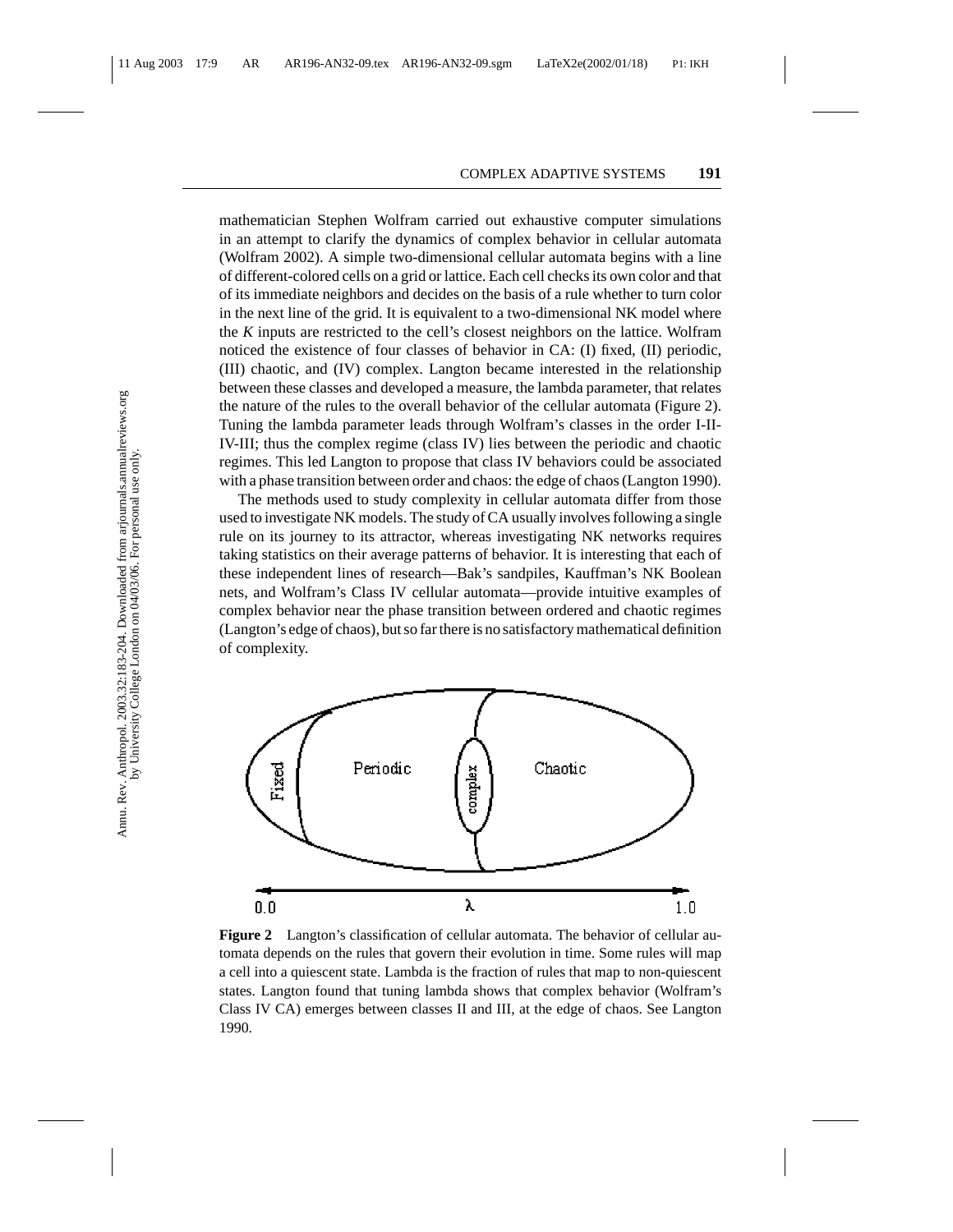A more controversial issue is Kauffman's suggestion that a selective metadynamics may drive complex adaptive systems toward the edge of chaos. Kauffman has demonstrated how this process could occur with computer simulations, but the idea is not easily reconciled with standard models of multilevel selection in evolutionary biology (for a clear statement of this problem, see Levin 2003). Still, from a mathematical standpoint it is clear that systems that find themselves in this region of their state space are advantageously situated for adaptation. As Langton showed, the ability of networks to both store and transmit information is optimized at the edge of chaos. Moreover, as Kauffman observed, this is where the adaptive landscape is most favorable for gains in fitness. At present, physicists (rather than biologists) remain at the forefront of research on the edge of chaos. Two recent examples are noteworthy: One group of physicists found that the rate of entropy increases at the edge of chaos (Latora et al. 2000), whereas de Oliveira confirmed that "the eternal search for new forms, better than the current one, is imperative for evolutionary dynamic systems" and is optimized at the edge of chaos (de Oliveria 2001, p. 1). On the other hand, Mitchell & Crutchfield (1993) report experiments with cellular automata that call into question Langton's suggestion that the ability of cellular automata to perform computational tasks is optimized when lambda values are closest to the edge of chaos.

Although questions remain, the theoretical analysis of complex systems has already produced some intriguing results. Kauffman calls the study of complex adaptive systems "antichaos," because it is concerned with the spontaneous appearance of order in dynamical systems. For mathematicians and physicists, the biggest surprise is that complexity lurks within extremely simple systems. For biologists, it is the idea that natural selection is not the sole source of order in the biological world. As for the social sciences, I suggest that emergence—the idea that complex global patterns with new properties may emerge from local interactions—may someday have a comparable impact. Because space is limited, here I conclude this introduction to the theory of complex systems and turn to some applications of these ideas in the social and behavioral sciences.

### **THE CRITIQUE OF EQUILIBRIUM THEORY IN ECOLOGY AND ECONOMICS**

In a recent article (1999) in the *Annual Review of Anthropology* on "New Ecology and the Social Sciences," Scoones describes the emergence of a "new ecology" beginning in the 1970s. The turning point was May's 1976 paper in *Nature* on "Simple Mathematical Models with Very Complicated Dynamics," which showed that "simple nonlinear systems do not necessarily possess simple dynamical properties" (p. 459). Subsequently, the mathematical foundations of ecology began to shift away from the study of equilibrium (the balance of nature), using simple differential equations, to the study of nonequilibrium theory, with the techniques of nonlinear analysis (Ferriere & Fox 1995, Levin 1999). Scoones suggests that these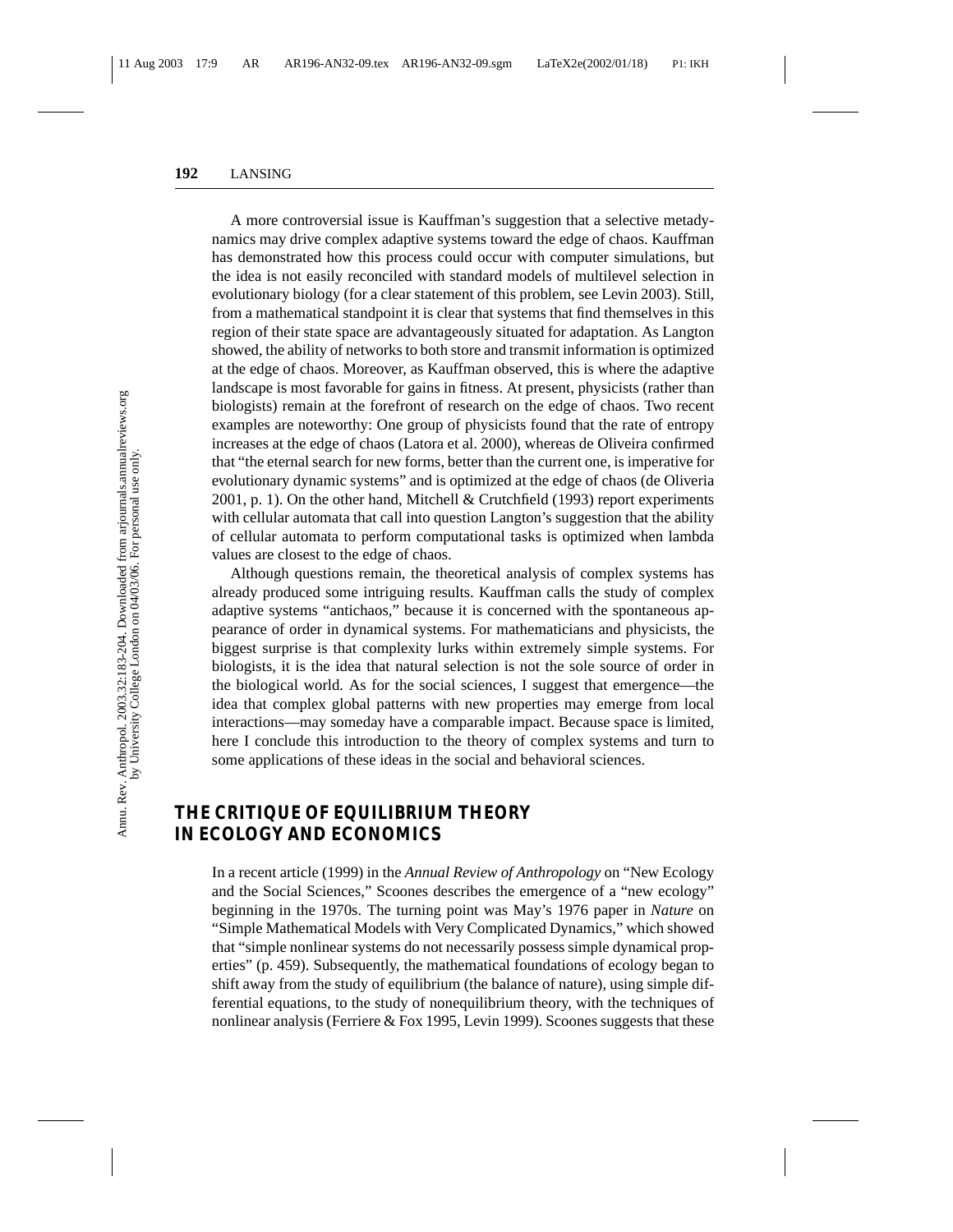ideas have so far had little impact on the social sciences and urges "a fuller engagement with the issues raised by the new ecological thinking" (Scoones 1999, p. 496).

May's paper is now seen as a milestone in the first phase of nonlinear analysis, the discovery of chaos. Most of the ecological research discussed by Scoones is also concerned with chaotic dynamics and nonequilibrium systems (it should be noted, however, that a good deal of contemporary research in ecology makes little use of nonlinear methods). More recently, the study of spontaneous order and selforganizing properties in ecosystems has become a major new theme of research. As Levin (2003, p. 3) observes in a recent review article on the mathematics of complex adaptive systems, studying antichaos "involves understanding how cooperation, coalitions and networks of interaction emerge from individual behaviors and feed back to influence those behaviors." Although nonlinear approaches have spread to many areas of ecological research, the aspects that may be of greatest interest to anthropologists have to do with the emergent properties of social and behavioral systems. Here one often encounters broad theoretical pronouncements, such as Schank's contention that "most animal social systems are self-organizing" (Schank 1998, p. 1). But specific applications of nonlinear models to animal behavior have also begun to appear. For example, Bonabeau has investigated the foraging behavior of various species of ants and concludes that they are "a clear example of adaptation to the edge of chaos" (Bonabeau 1997, p. 29). The ants use multiple systems for communication and for recruiting foragers to newly discovered food sources. Species at the edge of chaos, like *Tetramorium caespitum*, can adaptively switch to newly discovered food sources if they are of higher quality, whereas other species do not take advantage of the higher-quality food until the first source is exhausted. Bonabeau's mathematical model shows how the global decisionmaking processes of the ants emerge from the local interactions between individual foragers (Bonabeau 1997).

Complexity theory is also beginning to have a similar impact on economics: a shift from equilibrium models constructed with differential equations to nonlinear dynamics, as researchers recognize that economies, like ecosystems, may never settle down into an equilibrium. A clear and readable account of this change in perspective is provided by Arthur in his article (1999) on "Complexity and the Economy." Arthur argues that "complexity economics is not a temporary adjunct to static economic theory, but theory at a more general, out-of-equilibrium level. The approach is making itself felt in every area of economics: game theory, the theory of money and finance, learning in the economy, economic history, the evolution of trading networks, the stability of the economy, and political economy" (Arthur 1999, p. 109; see also Arthur et al. 1997). Kauffman draws explicit parallels between biological and economic systems: "[T]he modern corporation is a collectively self-sustaining structure of roles and obligations that 'lives' in an economic world, exchanges signals and stuffs, and survives or dies in ways at least loosely analogous to those of *E. coli* ... . Both *E. coli* and IBM coevolve in their respective worlds" (Kauffman 1995, p. 300). Economists have followed up on this idea by investigating the "web structure" of economies, as, for example, in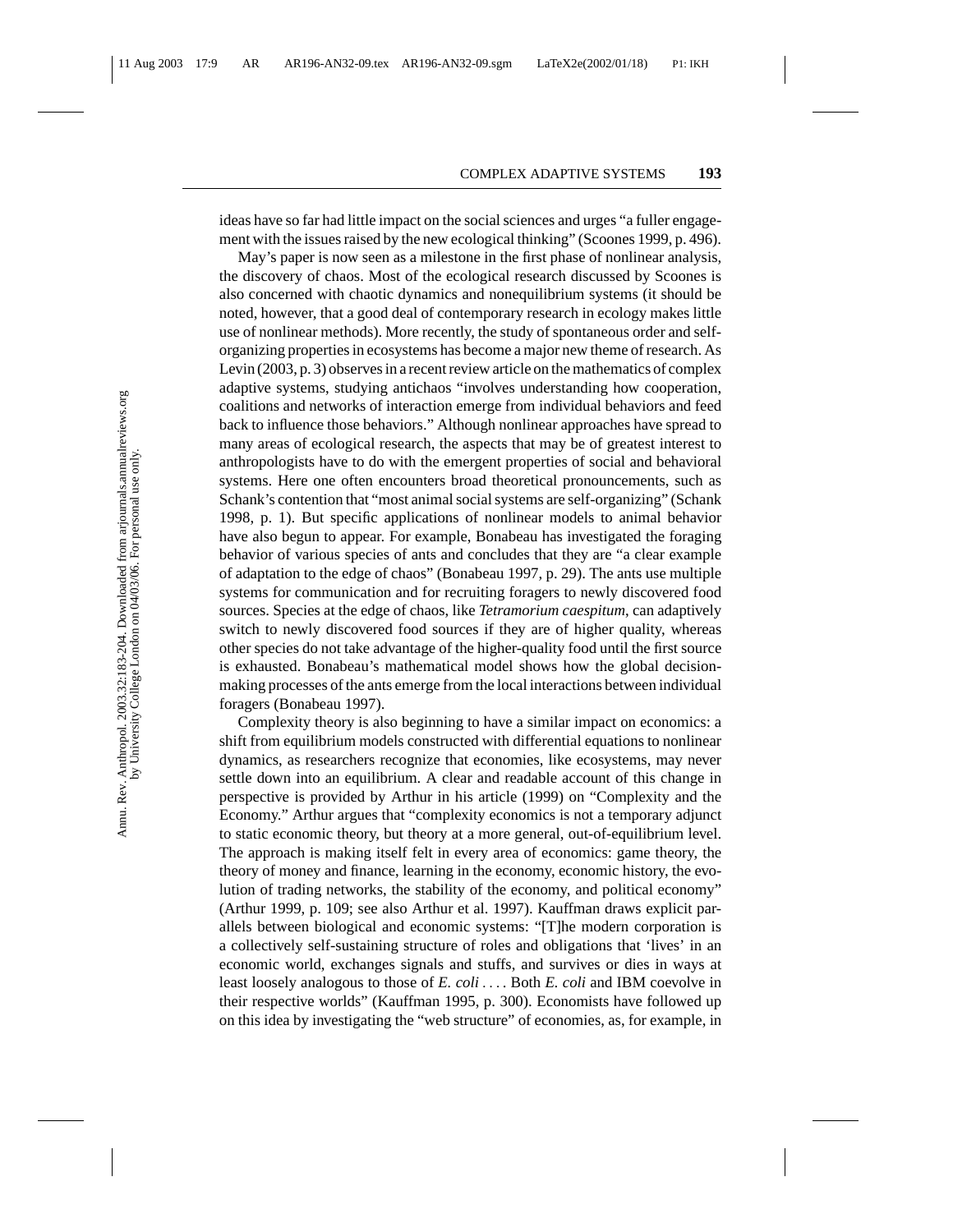Kauffman and Scheinkman's analysis of the relationship between the diversity of sectors and rate of economic growth in cities (Kauffman 1995, p. 295).

Today the study of nonequilibrium economics is well under way, for example, in the simulation of stock markets both real and imaginary. The study of the global properties of these economies has been accompanied by research on the behavior of economic actors. Economist Sam Bowles and his colleagues have begun to work with anthropologists to investigate, as an empirical question, how social actors make decisions in game-theoretical or economic contexts (Bowles & Gintis 2002). Based on these results, they propose to supplement *Homo economicus* with a larger and more diverse "family of man." Research in economics on complexity thus proceeds at two levels: the characteristics of individual social actors and the global dynamics of economies or societies. This research draws heavily on mathematical models of nonlinear systems; investigators keep an eye out for powerlaw distributions of events (such as the growth of firms or the frequency of stock market events) that may signal a system near the edge of chaos (Scheinkman & Woodford 1994).

## **COOPERATION AND THE "TRAGEDY OF THE COMMONS"**

"Common to all studies on complexity," writes Arthur, "are systems with multiple elements adapting or reacting to the patterns these elements create" (Arthur 1999, p. 107). However, what if the elements are not cells or light bulbs but agents capable of reacting with new strategies or foresight to the patterns they have helped to create? As Arthur observes, this adds a layer of complication not experienced in the natural sciences, and much of the current research by social scientists on complex adaptive systems is concerned with precisely this question. One consequence has been to breathe new life into the field of game theory. Like many anthropologists, as a graduate student I had little interest in game theory because it seemed to embody implausible assumptions about human nature, what Marshall Sahlins calls the common average social science wisdom. But the complexity approach has led to a major shift in perspective, from static models of rational choice to the evolution of strategies over time, and from local interactions to their global effects. Perhaps the most active area of research in this field is concerned with the broad subject of social cooperation, which spans topics ranging from the evolution of cooperation in social animals to the human management of natural resources. Here I briefly trace the outlines of this shift from static to dynamic models of the emergence of cooperation.

The obvious place to begin is with Axelrod's famous study of the emergence of cooperation between groups of front-line soldiers who faced each other across the trenches of France in World War One (Axelrod 1984). Axelrod wondered how cooperation could develop between groups of men who could not converse and were in fact trying to kill each other. His approach was to try to identify the strategic choices each group faced in dealing with their opponents across No Man's Land.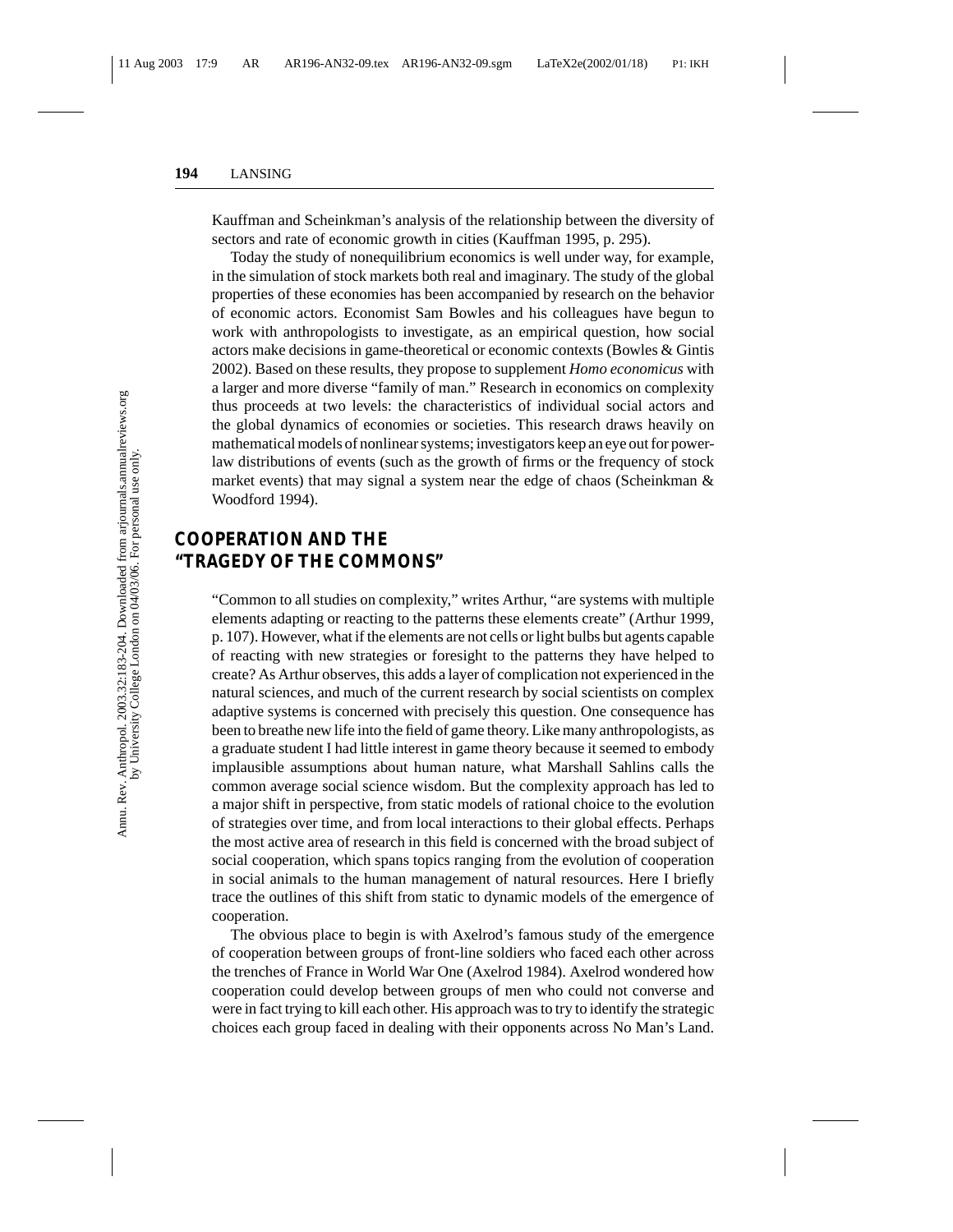Thus a vigorous assault at an unexpected time might lead to a victory, with many enemy dead. But the same option was also available to the enemy. Alternatively, if each group only pretended to attack and made their artillery fire completely predictable, their opponents would have time to take cover. If both sides adopted this strategy, neither side would suffer casualties. In terms of the available options, although a successful attack was deemed the best outcome, to be a victim of such an attack was clearly the worst, while "live and let live" falls somewhere in between. But for a "live and let live" strategy to work, each side must trust the other. Yet such informal truces broke out repeatedly along the trenches and became a major headache for the high command on both sides.

Axelrod suggested that the underlying dynamics of the "live and let live" system could be represented as a game. The advantage to such formalization is that it becomes possible to compare the wartime case with other unlikely instances of spontaneous cooperation to see if similar processes are involved. The particular game is called the Prisoner's Dilemma. As the story goes, two prisoners are each given the choice of giving evidence against the other and so reducing their own sentence. The dilemma arises because if neither defects on the other, the police can convict them both only on a lesser charge. But if one defects (by giving evidence to the police), he goes free, whereas the other goes to jail for a long time. If both defect, both will receive the maximum penalty. These choices and their respective payoffs may be represented in a table (Table 1). Here the rewards are scaled from zero (the worst) to 5 (the best). Mathematician Karl Sigmund suggests that the game becomes more interesting if we think of these payoffs as gold bars, not "measly little numbers" (Sigmund 1993). In Table 1, the numbers in the boxes refer to the payoffs: The first number is the payoff for Player 1 and the second for Player 2. So if Player 1 cooperates and so does Player 2, the payoff for each is 3, as shown in the top left box. But if Player 1 cooperates and Player 2 defects (top right box), Player 1 receives the "sucker's payoff" of zero, whereas the unscrupulous Player 2 reaps the maximum reward: 5 gold bars (or a ticket out of jail in the original anecdote).

The problem is that the optimal strategies for each player create the worst possible joint outcome. Thus, if the other player defects, you are better off defecting (you get one bar instead of none). If the other player cooperates, you are still better off defecting (you get five bars, he gets none). So, cold logic dictates that the best strategy is always to defect. But since the same logic holds for the other player, the outcome is mutual defection, and everyone loses. The chief advantage to defining the problem in this way (as a simple game) is that it can help to reveal the essence of the problem. Indeed one can see that Garrett Hardin's "tragedy of the commons"

**TABLE 1** The Prisoner's Dilemma

|                            | <b>Player 2: Cooperate</b> | <b>Player 2: Defect</b> |
|----------------------------|----------------------------|-------------------------|
| <b>Player 1: Cooperate</b> | 3.3                        | 0.5                     |
| <b>Player 1: Defect</b>    | 5,0                        | 1.1                     |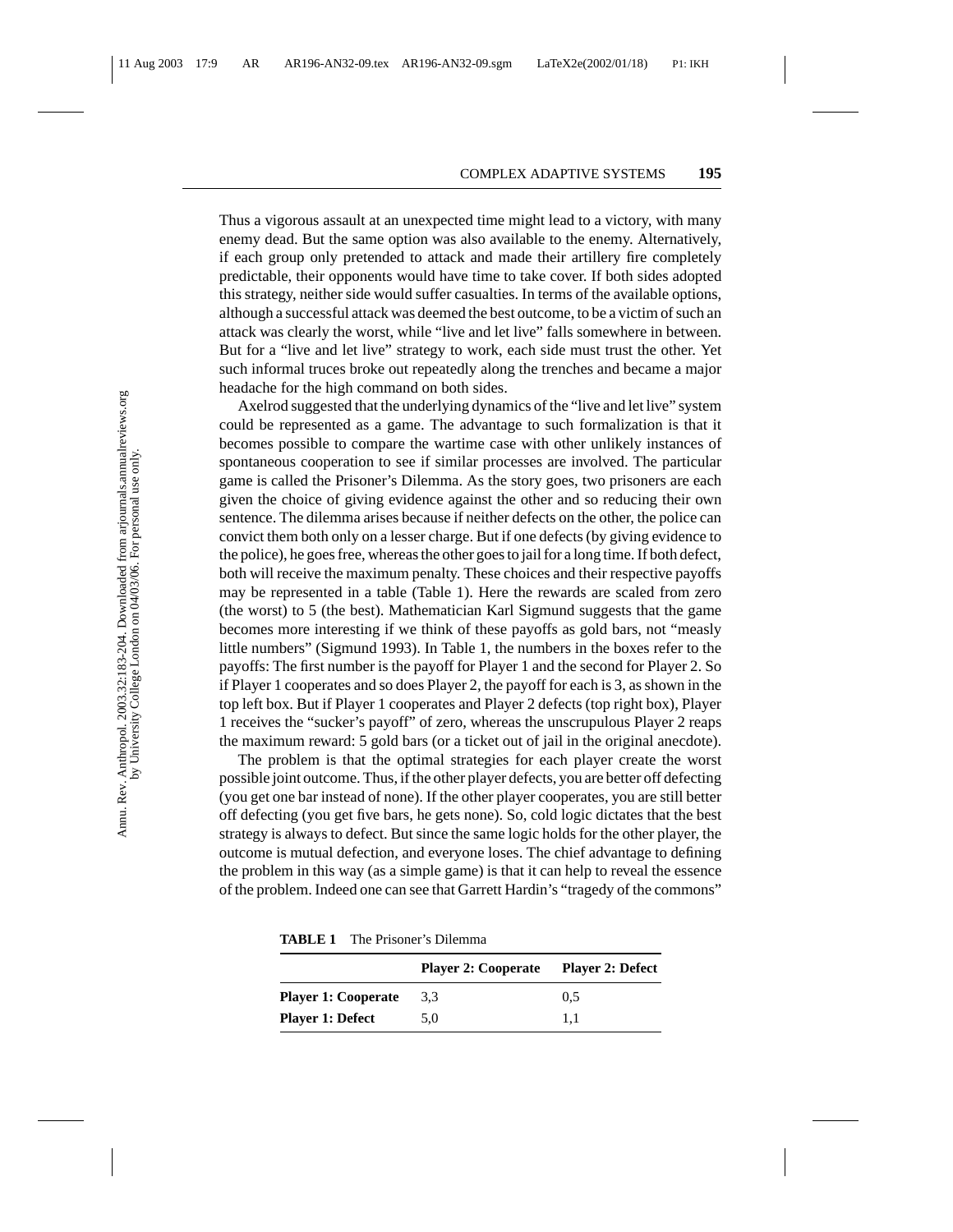is another instance of exactly the same game (Hardin 1968, 1998). All fishermen would be better off if they exercised voluntary restraint and did not take too many fish. But in such a situation, an unscrupulous fisherman who decides to take more fish will reap greater rewards than the "suckers" who take only their share, unless there is a common property management system in place (see Agrawal 2003, this volume).

Axelrod suggested that the tragedy of mutual defection can be avoided only if players understand themselves to be in a situation where continuing cooperation can pay off, because the circumstances of the game will recur. In other words, it is worthwhile to cooperate with me today provided I am in a position to repay you by cooperating tomorrow. In the trenches of World War I, Axelrod relates an anecdote in which the artillery from the German side opened up at an unexpected time and killed some British soldiers, thus violating the implicit agreement. Some Germans came out under a flag of truce to apologize and promise that the mistake would not happen again. Subsequent studies emphasized the wide applicability of the Prisoner's Dilemma. For example, sociologists compared the behavior of drivers in large cities versus small towns and villages. Shaking one's fist at other drivers, honking the horn, and other acts of rudeness are more frequent in big city traffic, perhaps because drivers in cities can assume that they are anonymous. Similarly, evolutionary biologists have suggested that cooperation (reciprocal altruism) occurs only among social species that are capable of recognizing other individuals and remembering whether they cooperated on previous occasions. Examples include vampire bats, dolphins, elephants, primates and most especially humans (summarized in Sigmund 1993). Humans turn out to be remarkably good at predicting whether others will cooperate. This was shown in an ingenious experiment: Economist R.H. Frank found that if a group of strangers are asked to play the Prisoner's Dilemma game, their ability to predict who will cooperate (and who will not) improves dramatically if they are given just 30 min to socialize with the other players before the game begins (Frank 1988).

In the original game, rational choice leads to ruin. But if the game continues over time, intuitively it seems possible for cooperation to emerge, as these examples suggest. Axelrod and other researchers accordingly reformulated the game to allow simulated agents to play a series of games with one another, treating their strategies and their memory of the behavior of other players as variables (Axelrod 1997). Because the success of particular strategies is frequency-dependent, the entire game can be treated as a dynamical system evolving over time, with global characteristics that emerge from the local interactions of players and strategies. Under these circumstances, Axelrod found that cooperation would emerge under a wide range of conditions.

Subsequently, physicist Kristian Lindgren embedded game-playing agents on a lattice, adding greater flexibility by making memory length an evolutionary variable. Over tens of thousands of generations, he observed the emergence of spatial patterns that resemble evolutionary processes and that help to clarify preconditions for the emergence of cooperation and competition (Lindgren 1994).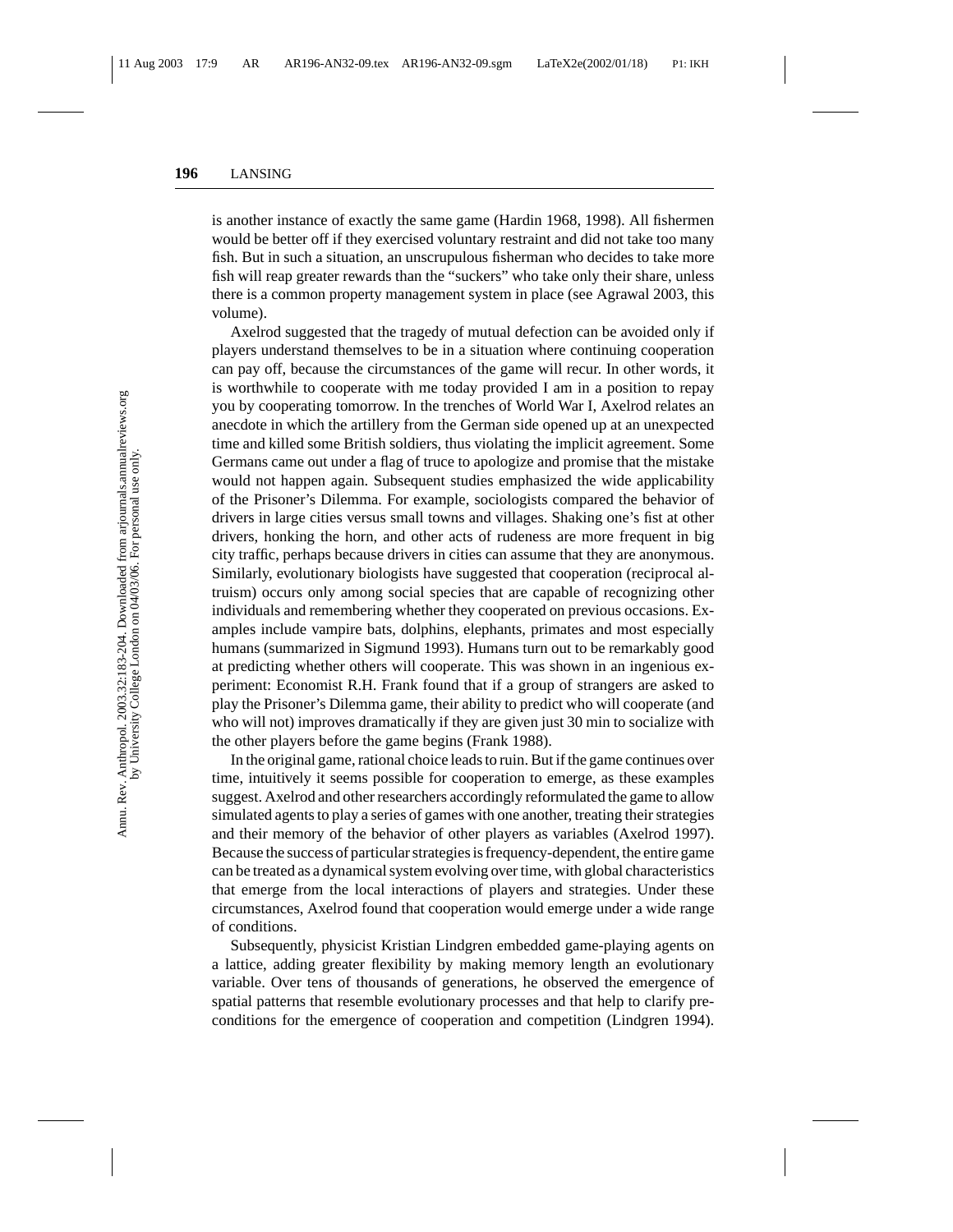More recently, mathematician Karl Sigmund has developed simulations of games in which players remember encounters they have observed; here cooperation develops very quickly (Sigmund 1993, Nowak & Sigmund 1998). Such simulation results have inspired behavioral ecologists to reexamine biological systems. For example Milinski has studied stickleback fish, which enjoy "a well-earned reputation for keeping abreast of the latest trends in animal behavior." According to Milinski, cooperation in "predator inspection" by the sticklebacks follows the dynamics of the iterated Prisoner's Dilemma (cited in Sigmund 1993, p. 201). The results of these simulations have also been used to model problems in political science and economics (Axelrod 1997).

But cooperation is by no means the only emergent property investigated by social simulations. Philosopher Brian Skyrms has studied the evolution of the social contract by modeling it as a problem in the evolution of dynamical systems. His most ambitious models tackle such large questions as the evolution of justice, linguistic meaning, and logical inference. Skyrms finds that "the typical case is one in which there is not a unique preordained result, but rather a profusion of possible equilibrium outcomes. The theory predicts what anthropologists have always known—that many alternative styles of social life are possible" (1996, p. 81). But this may be a bit too modest. With respect to the evolution of meaning, for example, Skyrms shows that evolutionary processes provide a plausible answer to the fundamental question, "How do the arbitrary symbols of language become associated with the elements of reality they denote?" (Skyrms 1996, p. 81).

#### **COMPLEX SYSTEMS IN ANTHROPOLOGY**

There have been several notable studies by anthropologists investigating nonlinear dynamics, such as Park's investigation of the relationship between chaos in flood-recession agriculture and the emergence of social classes (Park 1992). But adaptive agent models have been the main point of entry of complex systems theory into anthropology, beginning with Gumerman's pioneering collaboration with physicist Murray Gell-Mann (Gumerman & Gell-Mann 1994). Gumerman became interested in Axtell and Epstein's Sugarscape, a simulation model developed to study how sociocultural phenomena like trade, warfare, and class structures can arise from simple interactions of adaptive agents. Epstein & Axtell wrote a book about their Sugarscape simulations that provides an excellent overview of research on artificial societies (Epstein & Axtell 1996; for my own critique of this field see Lansing 2002). In Sugarscape, the environment is very simple, consisting of the agents themselves plus some idealized resources, like sugar and spice. Gumerman and his collaborators wondered if more realistic environments could be simulated, with heterogeneous agents and landscapes defined by real archaeological data, observing that "while potentially powerful, agent-based models in archaeology remain unverified until they are evaluated against real-world cases. The degree of fit between a model and real-world situation allows the model's validity to be assessed" (Dean et al. 2000, p. 180). They further observe that the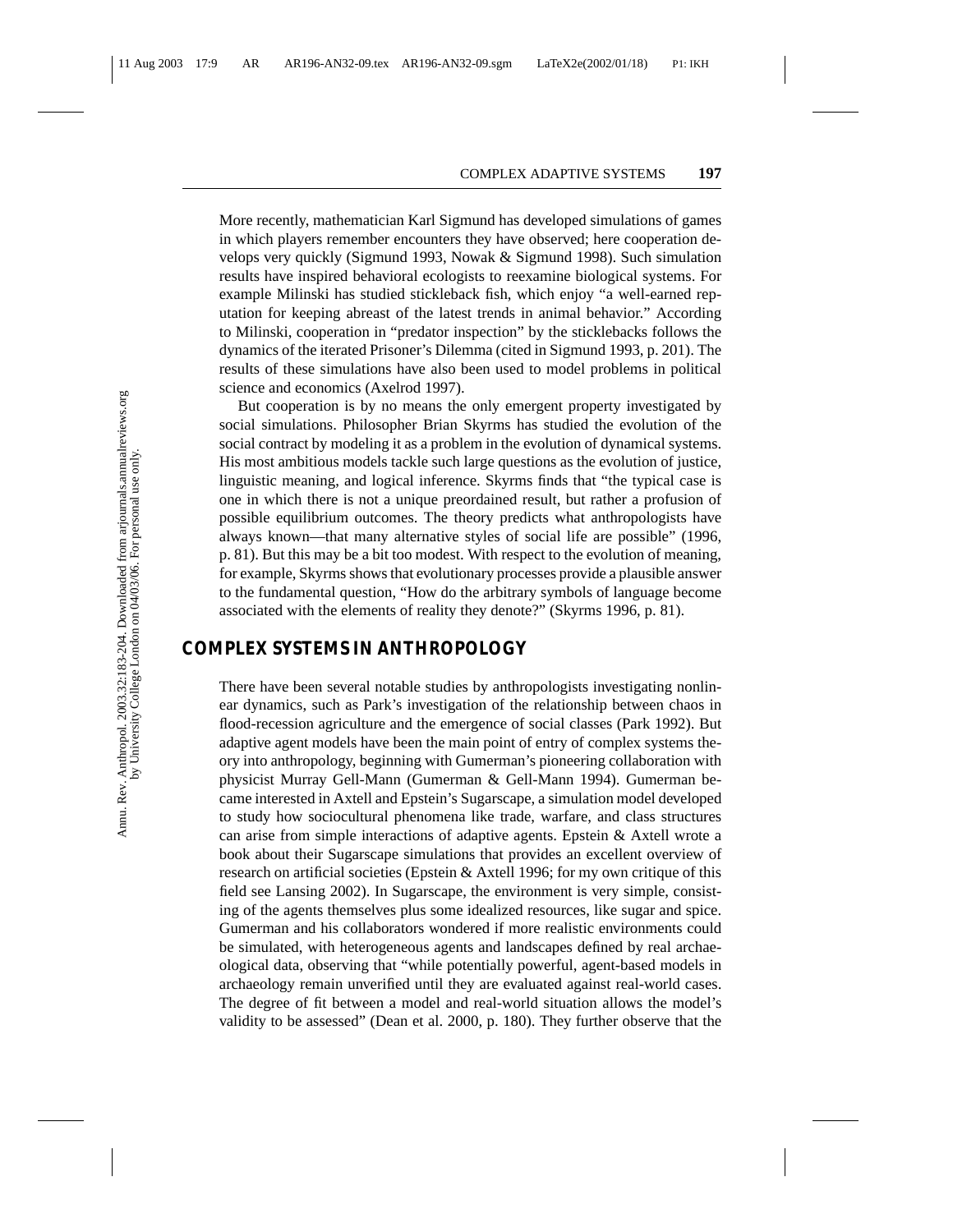explanatory power of mathematical models may be greatest when they fail because such failures may expose where the researcher's underlying conceptual model or explanation is flawed.

Gumerman & Dean (Dean et al. 2000) worked with Epstein and Axtell to apply the techniques developed for Sugarscape to create an agent-based model of the Anasazi society of Long House Valley in northeastern Arizona from 1800 B.C. to A.D. 1300. Here, the simple lattice environment of Sugarscape is replaced by paleoenvironmental data on a 96-km<sup>2</sup> physical landscape. The environment of "Artificial Anasazi" is populated with human households so that spatiotemporal patterns of settlement formation and household production can be simulated and compared with the archaeological record. A similar approach was developed by Kohler (Kohler & Gumerman 2000) to model human settlements in Mesa Verde circa A.D. 900–1300. Such models enable their creators to test their intuitions about the complex nonlinear processes involved in human-environmental interactions. As Kohler observes, "agent-based approaches admit an important role for history and contingency (and) can also, in principle, accommodate models that invoke heterogeneity among agents, or which drive social change through shifting coalitions of agents, argued by many (e.g., Brumfiel 1992) to be a critical social dynamic" (Kohler & Gumerman 2000, p. 14).

One of the strengths of this type of simulation modeling is that it enables researchers to subject trial explanations for sociocultural phenomena to a rigorous test. Of course this has always been the main justification for mathematical models; what is new about the adaptive agent approach is their ability to capture nonlinear effects that would otherwise be out of reach. But in my view, a more important development is the revelation, foreshadowed by theoretical work on complex adaptive systems, that social institutions can emerge from the bottom up as a result of feedback processes linking social actors to their environments (as Kohler & Gumerman observe in their recent volume). Such institutions might look very different from those that social scientists normally study; they might even be invisible.

Recently my colleagues and I have suggested that the water temple networks with which Balinese farmers manage their centuries-old irrigation systems and rice terraces are a real-world example of a complex adaptive system, whose dynamics resemble those of Lovelock's Daisyworld (Lovelock 1992, Lansing et al. 1998, Lenton & Lovelock 2000). For decades, both social scientists and engineers have marveled at the success of the Balinese in managing complex irrigation systems involving hundreds of villages. But the question of how this was achieved remained mysterious. We developed a simple game-theory formulation of the choices that Balinese farmers face when they make decisions about cooperation in water management, and we verified that this game captured the farmer's views in questionnaires administered to farmers from 15 different irrigation societies. A simulation model of 200 communities was constructed to explore the effects on rice terrace ecology at the watershed scale. We found that even though local communities "do not consciously attempt to create an optimal pattern of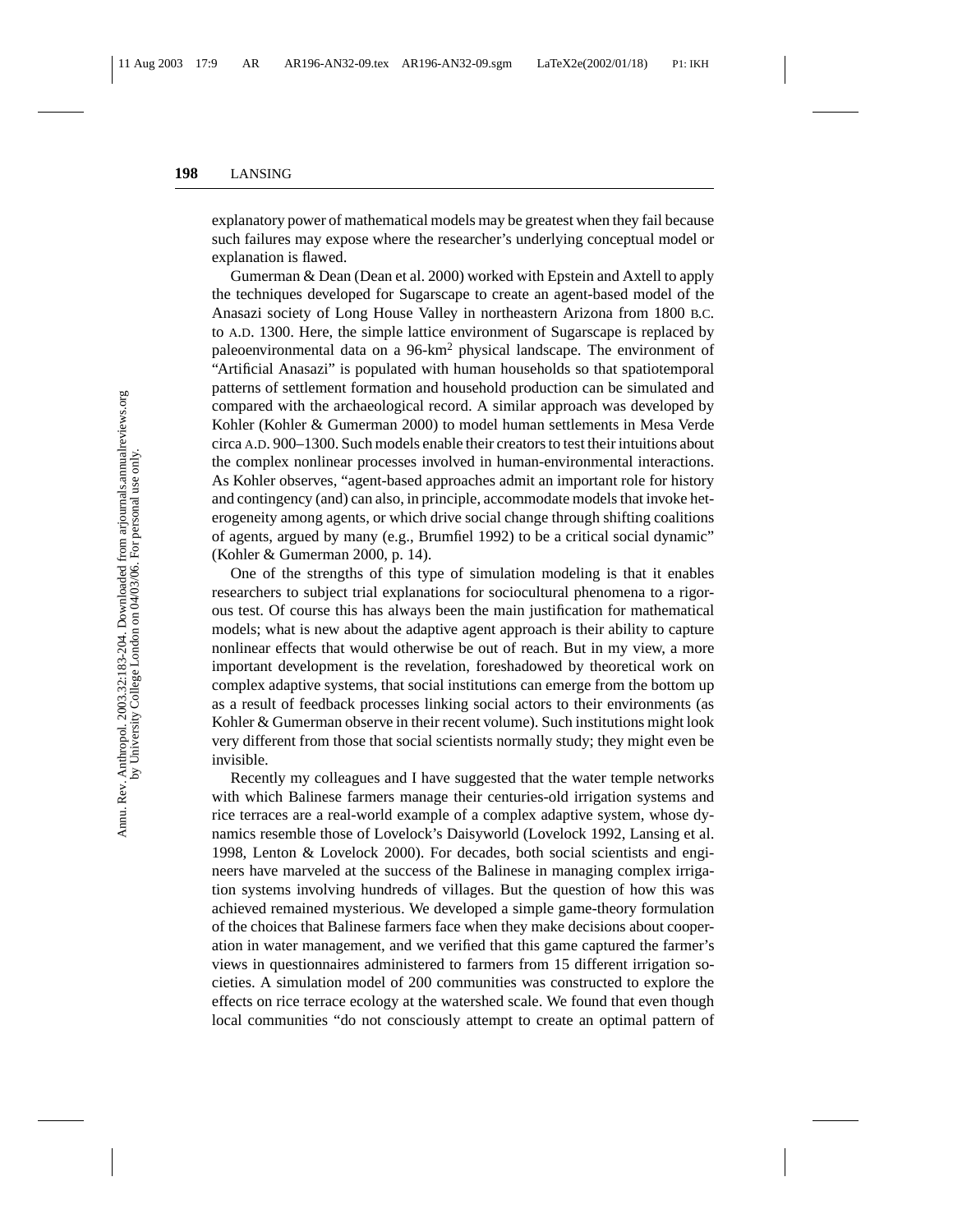staggered cropping schedules for entire watersheds ... the actual patterns [we] have observed in the field bear a very close resemblance to computer simulations of optimal solutions" (Lansing 2000, p. 313). In subsequent experiments, we pursued the kinds of questions Kauffman posed in *The Origins of Order*, such as the relationship between the structure of connections between farming communities (subaks) and the ability of the entire collection of subaks to self-organize (Lansing et al. 1998).

In the Balinese case, global control of terrace ecology emerges as local actors strike a balance between two opposing constraints: water stress from inadequate irrigation flow and damage from rice pests such as rats and insects. In our computer model, the solution involves finding the right scale of reproductive synchrony, a solution that emerges from innumerable local interactions. This system was deliberately disrupted by agricultural planners during the Green Revolution in the 1970s. For planners unfamiliar with the notion of self-organizing systems, the relationship between watershed-scale synchrony, pest control, and irrigation management was obscure. Our simulation models helped to clarify the functional role of water temples, and, partly as a consequence, the Asian Development Bank dropped its opposition to the bottom-up control methods of the subaks, noting that "the cost of the lack of appreciation of the merits of the traditional regime has been high" (Lansing 1991, pp. 124–25).

An intriguing parallel to the Balinese example has recently been proposed by ecologist Lisa Curran (1999). Forty years ago Borneo was covered with the world's oldest and most diverse tropical forests. Curran observes that during the El Niño Southern Oscillation (ENSO), the dominant canopy timber trees (*Dipterocarpaceae*) of the lowland forests synchronize seed production and seedling recruitment. As in the Balinese case, reproductive success involves countless locallevel trade-offs, in this case between competition among seedlings versus predator satiation. The outcome of these trade-offs is global-scale synchronized reproductive cycles. But forest management policies have failed to take into account this vast self-organizing system (Curran et al. 1999). As Curran explains, "With increasing forest conversion and fragmentation, ENSO, the great forest regenerator, has become a destructive regional phenomenon, triggering droughts and wildfires with increasing frequency and intensity, disrupting dipterocarp fruiting, wildlife and rural livelihoods" (p. 2188). As a consequence, the lowland tropical forests of Borneo are threatened with imminent ecological collapse (L.M. Curran, personal communication).

These examples serve to highlight two points emphasized by Holland. The first point is that recognizing complex adaptive systems involves a shift in perception; thus the most fruitful strategy may be "to make cross-disciplinary comparisons in hopes of extracting common characteristics." Holland's second point is to echo the warning sounded by many ecologists: "We, as humans, have become so numerous that we perforce extensively modify ecological interactions, with only vague ideas of longer-range effects" (Holland 1995, pp. 4, 6). Ecologists are beginning to try to quantify these effects; for example, Field recently calculated the fraction of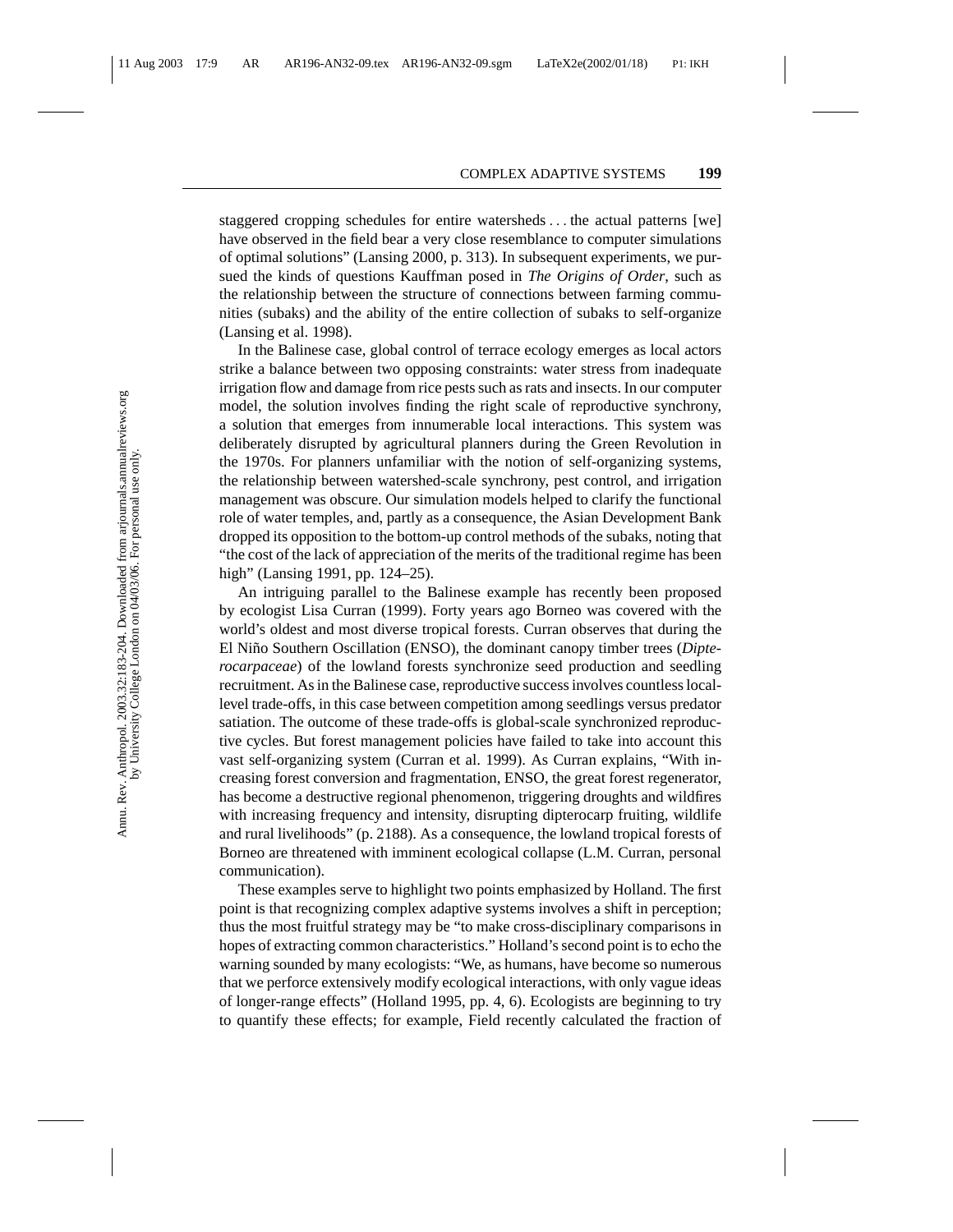the earth's total biological productivity that is appropriated by *Homo sapiens* at nearly 40% and rising fast (Field 2001). Understanding this phenomenon is an intrinsically interdisciplinary problem, as Holland emphasizes; yet so far it has received far less attention from anthropologists than ecologists (Levin 1999, Solé & Manrubia 1995, Holling 2001, Lenton & Lovelock 2000).

#### **CRITIQUES, REVIEWS, AND RESOURCES**

There have been several recent critiques of the field of artificial societies. Thus Smith wrote in the *New York Review of Books* that he has "a general feeling of unease when contemplating complex systems dynamics. Its devotees are practising fact-free science. A fact for them is, at best, the outcome of a computer simulation; it is rarely a fact about the world" (Smith 1995, p. 30). Science writer John Horgan cautions that "as the philosopher Karl Popper pointed out, prediction is our best means of distinguishing science from pseudo-science .... The history of 20th-century science should also give complexologists pause. Complexity is simply the latest in a long line of highly mathematical 'theories of almost everything' that have gripped the imaginations of scientists in this century" (Horgan 1995, p. 104). (Here, Horgan appears to be mostly concerned with the very general theories of emergence developed by Stuart Kauffman and Per Bak, among others.)

A broader critique was recently published by an anthropologist, Stefan Helmreich, who offers an ethnographic account of the researchers working at the Santa Fe Institute in the mid-1990s. In *Silicon Second Nature* (1998), Helmreich argues that artificial-societies models reflect the unconscious cultural assumptions and social prejudices of their creators: "Because Artificial Life scientists tend to see themselves as masculine gods of their cyberspace creations, as digital Darwins exploring frontiers filled with primitive creatures, their programs reflect prevalent representations of gender, kinship, and race and repeat origin stories most familiar from mythical and religious narratives" (p. 95). For example, Helmreich describes Holland's genetic algorithms as reflecting a "heterosexual" bias: "There are a number of ways we might understand the exchange of bits between strings, but the metaphor of productive heterosex is gleefully emphasized by most authors" (p. 146). Thus for Helmreich, simulation models are like Rorschach tests, revealing the researcher's cultural background and psychological idiosyncrasies. All statements, especially theoretical pronouncements, are taken not as statements about the world but as evidence about the author's beliefs and mode of thought. "That many Artificial Life practitioners are white men who grew up reading cowboy science fiction," observes Helmreich, "is not trivial" (p. 95). Simulation models may also be dangerous (as Helmreich suggests with reference to my own work), urging that "the use and abuse of computer simulations bears watching—especially in situations where there is a notable power differential between those putting together the simulation and those whose lives are the subjects and objects of these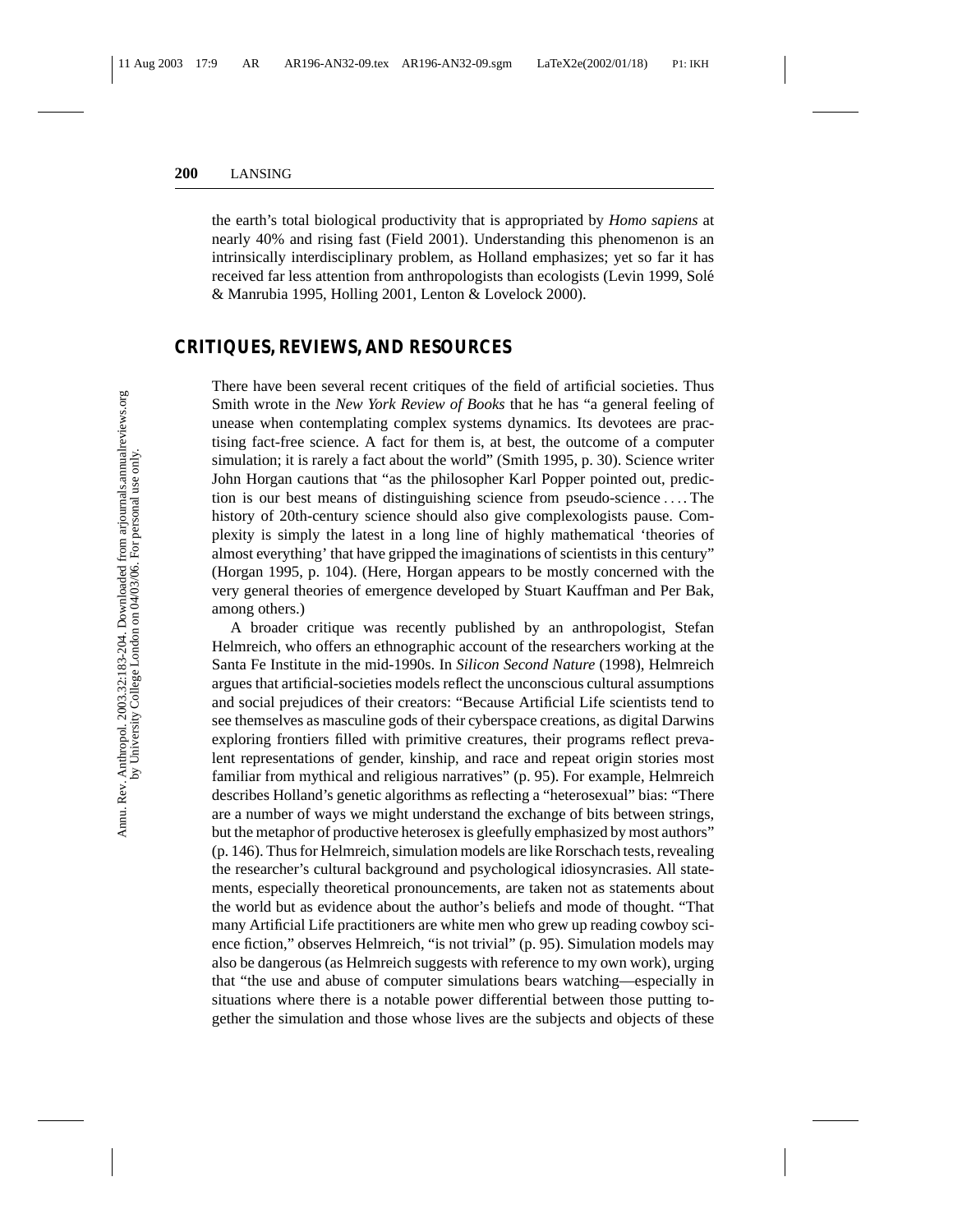simulations" (Helmreich 1999; for my response, see Lansing 2000 and Lansing et al. 2001).

Readers interested in an overview of the field cannot do better than Kohler & Gumerman's (2000) volume, which contains review essays by archaeologists Kohler and Henry Wright, as well as "Modeling Sociality: the View from Europe" by sociologist Nigel Gilbert (2000). There are a large number of popular accounts of research on chaos and complexity; my favorites are Gleick's (1987) *Chaos* and Waldrop's (1992) *Complexity* (though both are rather out of date). More substantial overviews include Langton 1994, Flake 1998, Hofbauer & Sigmund 1988, Depew & Weber 1995, Lansing 2002, and Kauffman 1993. A useful weekly digest of publications pertaining to complexity is available at http://www.comdig.org, and the working papers of the Santa Fe Institute are available for the asking at http://www.santafe.edu. Simulation of cellular automata, random Boolean networks, and Derrida plots can be accomplished using free software created by Andrew Wuensch and is available at http://www.santafe.edu/∼wuensch/ddlab.html. Anthropologists may also be interested in mathematical models of "small-world" networks (Watts 1999, Watts & Strogatz 1998), which investigate the topological properties of social and ecological networks.

#### **CONCLUSION**

This chapter is already too long, so I will conclude with a single observation. So far, only a handful of anthropologists have taken an interest in complex systems. Yet much contemporary research on complex adaptive systems is concerned with questions that have traditionally formed the subject matter of anthropology. As the distinguished mathematical biologist Simon Levin observed in a review of current research, "there is fundamental interest in the evolution of social norms, or of language, and how such group properties emerge from and feed back to influence individual behavior ... . [T]he potential payoffs are enormous and the mathematical challenges irresistably seductive" (2003, p. 10). There seems little doubt that such questions will be pursued, if not by anthropologists then by our colleagues.

#### **ACKNOWLEDGMENTS**

I am grateful to Christopher Langton, Lisa Curran, George Gumerman, James Kremer, Joseph Watkins, Thérèse de Vet, and John Murphy for helpful comments. Research on complex systems in Bali was supported by grants from the Anthropology and Biocomplexity programs of the National Science Foundation. The Santa Fe Institute, the Center for Advanced Study in the Behavioral Sciences at Stanford, and the University of Arizona provided opportunities for reflection and discussions with colleagues. The views expressed here, however, are entirely my own.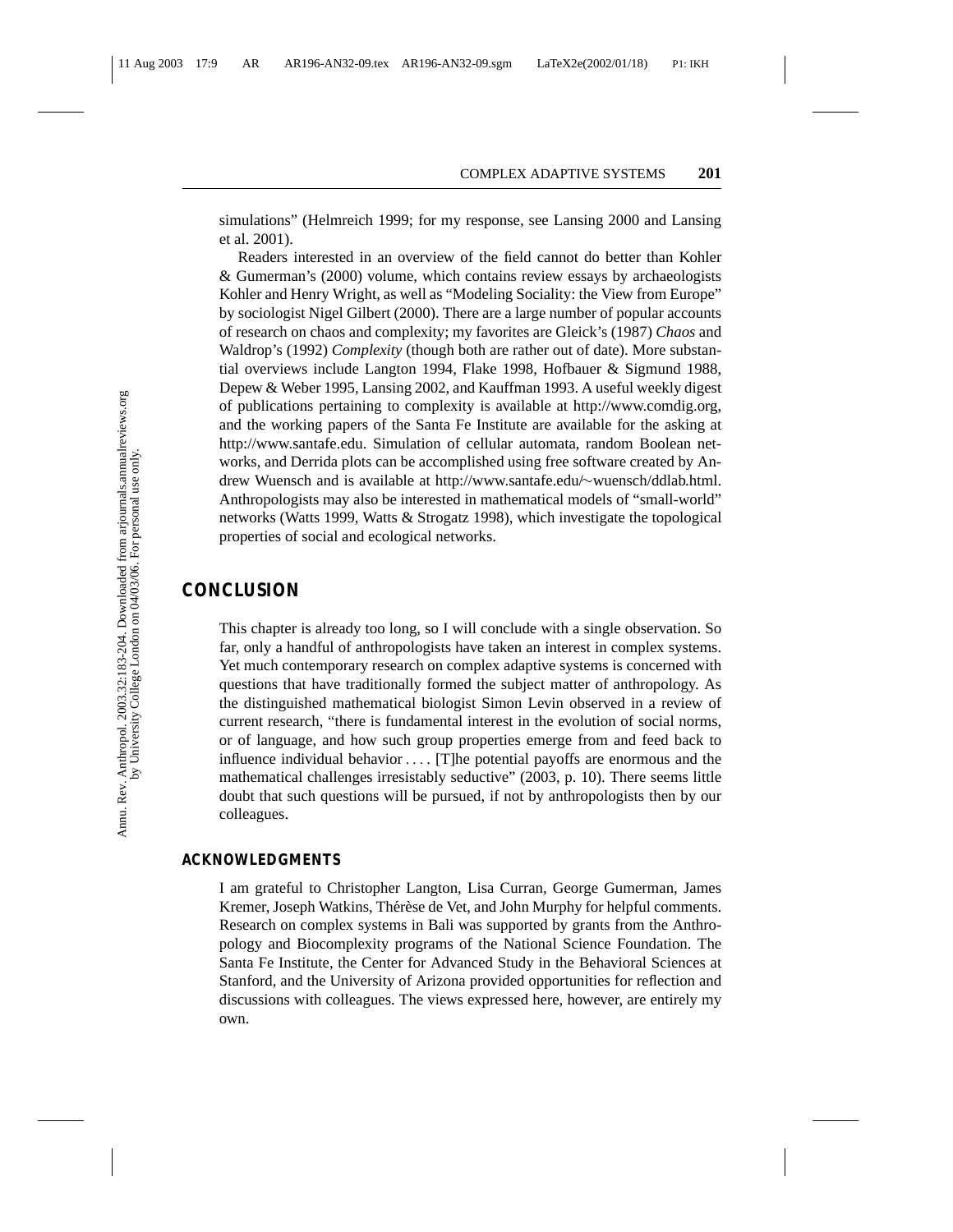#### **The** *Annual Review of Anthropology* **is online at http://anthro.annualreviews.org**

#### **LITERATURE CITED**

- Agrawal A. 2003. Sustainable governance of common-pool resources: context, methods, and politics. *Annu. Rev. Anthropol.* 32:In press
- Arthur WB. 1999. Complexity and the economy. *Science* 284:107–9
- Arthur WB, Durlauf SN, Lane DA. 1997. *The Economy as an Evolving Complex System II.* Reading, MA: Addison-Wesley and the Santa Fe Institute
- Axelrod R. 1984. Th*e Evolution of Cooperation.* New York: Basic Books
- Axelrod R. 1997. *The Complexity of Cooperation: Agent-Based Models of Cooperation and Collaboration.* Princeton, NJ: Princeton Univ. Press
- Bak P. 1997. *How Nature Works: the Science of Self-Organized Criticality.* Oxford: Oxford Univ. Press
- Bak P, Chen K. 1991. Self-organized criticality. *Sci. Am.* 264(1):46–53
- Bonabeau E. 1997. Flexibility at the edge of chaos: a clear example from foraging in ants. *Acta Biotheor.* 45:29–50
- Bowles S, Gintis H. 2002. Homo reciprocans. *Nature* 415:125–28
- Brumfiel EM. 1992. Distinguished lecture in anthropology: breaking and entering the ecosystem–gender, class and faction steal the show. *Am. Anthropol.* 94:551–67
- Curran LM, Caniago I, Paoli GD, Astiani D, Kusneti M, et al. 1999. Impact of El Niño and logging on canopy tree recruitment in Borneo. *Science* 286:2184–88
- Campbell D, Crutchfield J, Farmer J, Jen E. 1985. Experimental mathematics: the role of computation in nonlinear science. *Commun. Assoc. Comput. Mach.* 28:374–84
- Dean J, Gumerman G, Epstein J, Axtell R, Swedlund A, et al. 2000. Understanding Anaszazi culture through agent-based modeling. In *Dynamics in Human and Primate Societies*, ed. T Kohler, G Gumerman, pp. 179–205. Oxford: Oxford Univ. Press
- de Oliveira P. 2001. Why do evolutionary systems stick to the edge of chaos? *Theory Biosci.* 120:1–19
- Depew D, Weber B. 1995. *Darwinism Evolving: Systems Dynamics and the Genealogy of Natural Selection.* Cambridge, MA: MIT Press
- Dobzhansky T. 1937. *Genetics and the Origin of the Species*. New York: Columbia Univ. Press
- Durkheim E. 1979 [1897]. *Suicide: a Study in Sociology.* Transl. JA Spaulding, G Simpson. New York: Free Press. From French
- Epstein J, Axtell R. 1996. *Growing Artificial Societies: Social Science from the Bottom Up.* Washington, DC: Brookings Inst. Press, MIT Press
- Ferriere R, Fox GA. 1995. Chaos and evolution. *Tree* 10:480–85
- Field CB. 2001. Sharing the garden. *Science* 294:2490–91
- Flake G. 1998. *The Computational Beauty of Nature: Computer Explorations of Fractals, Chaos, Complex Systems, and Adaptation.* Cambridge, MA, London: MIT Press
- Frank RH. 1988. *Passions Within Reason.* New York: Norton
- Gilbert N. 2000. Modeling sociality: the view from Europe. See Kohler & Gumerman, pp. 355–72
- Gleick J. 1987. *Chaos: Making a New Science.* New York: Penguin Books
- Gould SJ. 1989. *Wonderful Life*. Cambridge, MA: Harvard Univ. Press
- Gumerman G, Gell-Mann M, eds. 1994. *Understanding Complexity in the Prehistoric Southwest*. Reading, MA: Addison-Wesley and the Santa Fe Institute
- Hardin G. 1968. The tragedy of the commons. *Science* 162:1243–48
- Hardin G. 1998. Extensions of 'the tragedy of the commons.' *Science* 280:47–48
- Helmreich S. 1998. *Silicon Second Nature:*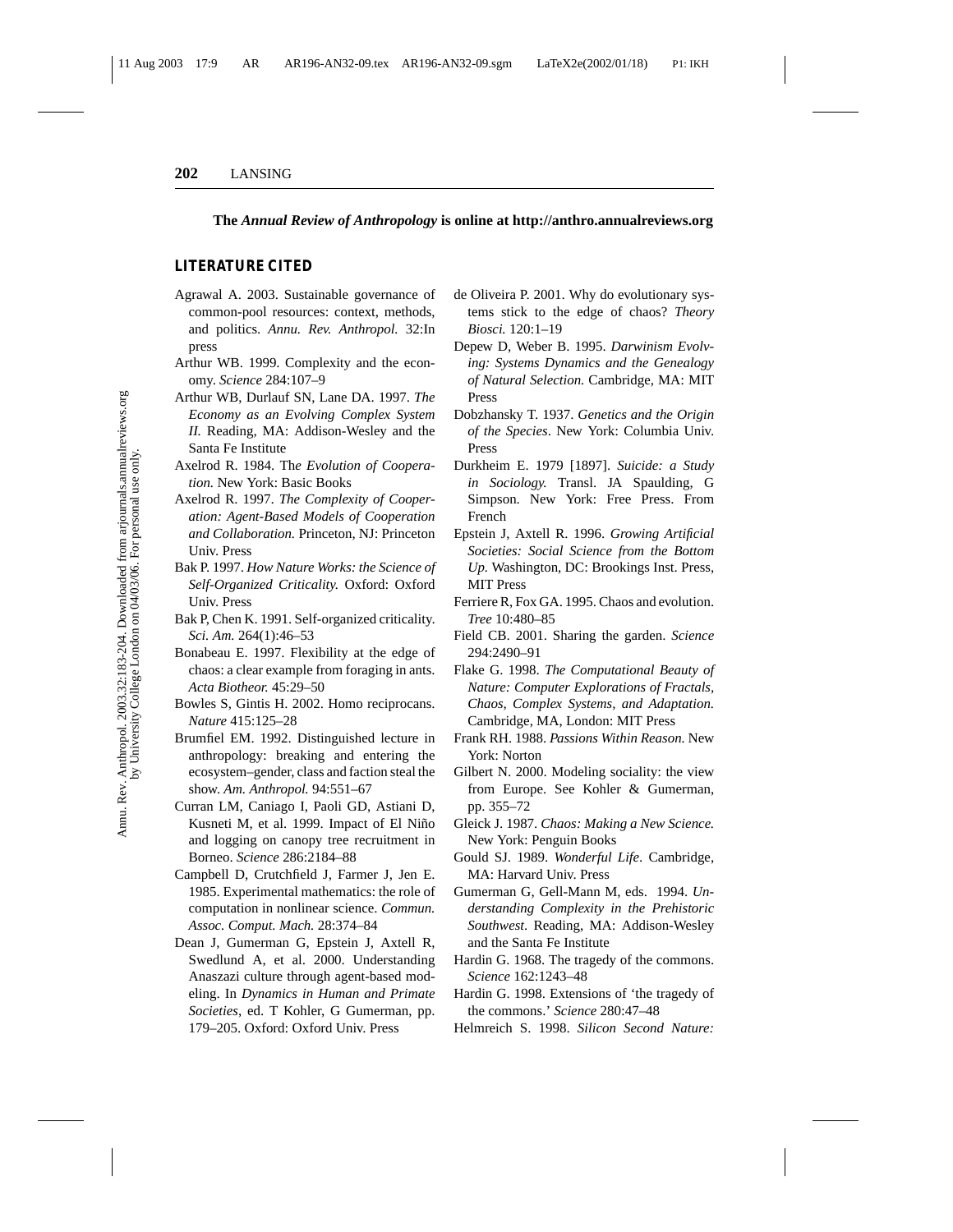*Culturing Artificial Life in a Digital World.* Berkeley: Univ. Calif. Press

- Helmreich S. 1999. Digitizing 'development': Balinese water temples, complexity, and the politics of simulation. *Crit. Anthropol.* 19(3):249–65
- Hofbauer J, Sigmund K. 1988. *The Theory of Evolution and Dynamical Systems.* Cambridge, MA: Cambridge Univ. Press
- Holland JH. 1995. *Hidden Order: How Adaptation Builds Complexity.* New York: Helix Books (Addison Wesley)
- Holling C. 2001. Understanding the complexity of economic, ecological and social systems. *Ecosystems* 4:390–405
- Horgan J. 1995. From complexity to perplexity. *Sci. Am.* 272(6):104–10
- Kauffman S. 1989. Principles of adaptation in complex systems. In *Lectures in the Sciences of Complexity*, ed. E Stein, pp. 619–712. Reading, MA: Addison-Wesley
- Kauffman S. 1993. *The Origins of Order: Self-Organization and Selection in Evolution*. New York: Oxford Univ. Press
- Kauffman S. 1995. *At Home in the Universe: the Search for Laws of Self-Organization and Complexity*. New York: Oxford Univ. Press
- Kohler T, Gumerman G, eds. 2000. *Dynamics in Human and Primate Societies: Agent-Based Modeling of Social and Spatial Processes.* New York: Oxford Univ. Press
- Kremer J, Lansing J. 1995. Modelling water temples and rice irrigation in Bali: a lesson in socio-ecological communication. In *Maximum Power: the Ideas and Applications of H.T. Odum*, ed. CAS Hall, pp. 100–8. Niwot, CO: Univ. Press Colorado
- Langton CG. 1990. Computation at the edge of chaos: phase transitions and emergent computation. *Physica D* 42:12–37
- Langton CG. 1991. *Computation at the edge of chaos: phase transitions and emergent computation.* PhD diss. Univ. Mich.
- Langton C. 1994. Artificial life III. *Proc. Santa Fe Inst. Sci. Complex*., 17th. Reading, MA: Addison-Wesley
- Lansing J. 1991. *Priests and Programmers: Technologies of Power in the Engineered*

*Landscape of Bali.* Princeton, NJ: Princeton Univ. Press

- Lansing J. 1999. Anti-chaos, common property and the emergence of cooperation. In *Dynamics in Human and Primate Societies: Agent-Based Modeling of Social and Spatial Processes*, ed. T Kohler, G Gumerman, pp. 207–24. Oxford: Oxford Univ. Press
- Lansing J. 2000. Foucault and the water temples: a reply to Helmreich. *Crit. Anthropol.* 20:337–46
- Lansing J. 2002. 'Artificial societies' and the social sciences. *Artif. Life* 8:279–92
- Lansing J, Gerhart V, Kremer J, Kremer P, Arthawiguna A, et al. 2001. Volcanic fertilization of Balinese rice paddies. *Ecol. Econ.* 38:383–90
- Lansing J, Kremer J, Smuts B. 1998. Systemdependent selection, ecological feedback and the emergence of functional structure in ecosystems. *J. Theor. Biol.* 192:377–91
- Latora V, Baranger M, Rapisarda A, Tsallis C. 2000. The rate of entropy increases at the edge of chaos. *Phys. Lett. A* 273:97– 103
- Lenton T, Lovelock J. 2000. Daisyworld is Darwinian: constraints on adaptiation are important for planetary self-regulation. *J. Theor. Biol.* 206:109–14
- Levin S. 1999. *Fragile Dominion: Complexity and the Commons*. Reading, MA: Perseus Books
- Levin S. 2003. Complex adaptive systems: exploring the known, the unknown and the unknowable. *Bull. Am. Math. Soc.* 40(1):3– 19
- Lindgren K. 1994. Evolutionary dynamics of simple games. *Physica D* 75:292–309
- Lovelock J. 1992. A numerical model for biodiversity. *Phil. Trans. R. Soc. Lond. B* 338:365– 73
- Maxwell JC. 1890. *Scientific Papers*, ed. WD Niven. Cambridge, UK: Cambridge Univ. Press. 2 vols.
- May R. 1976. Simple mathematical models with very complicated dynamics. *Nature* 261:459–67
- Mayr E, Provine WB. 1980. *The Evolutionary*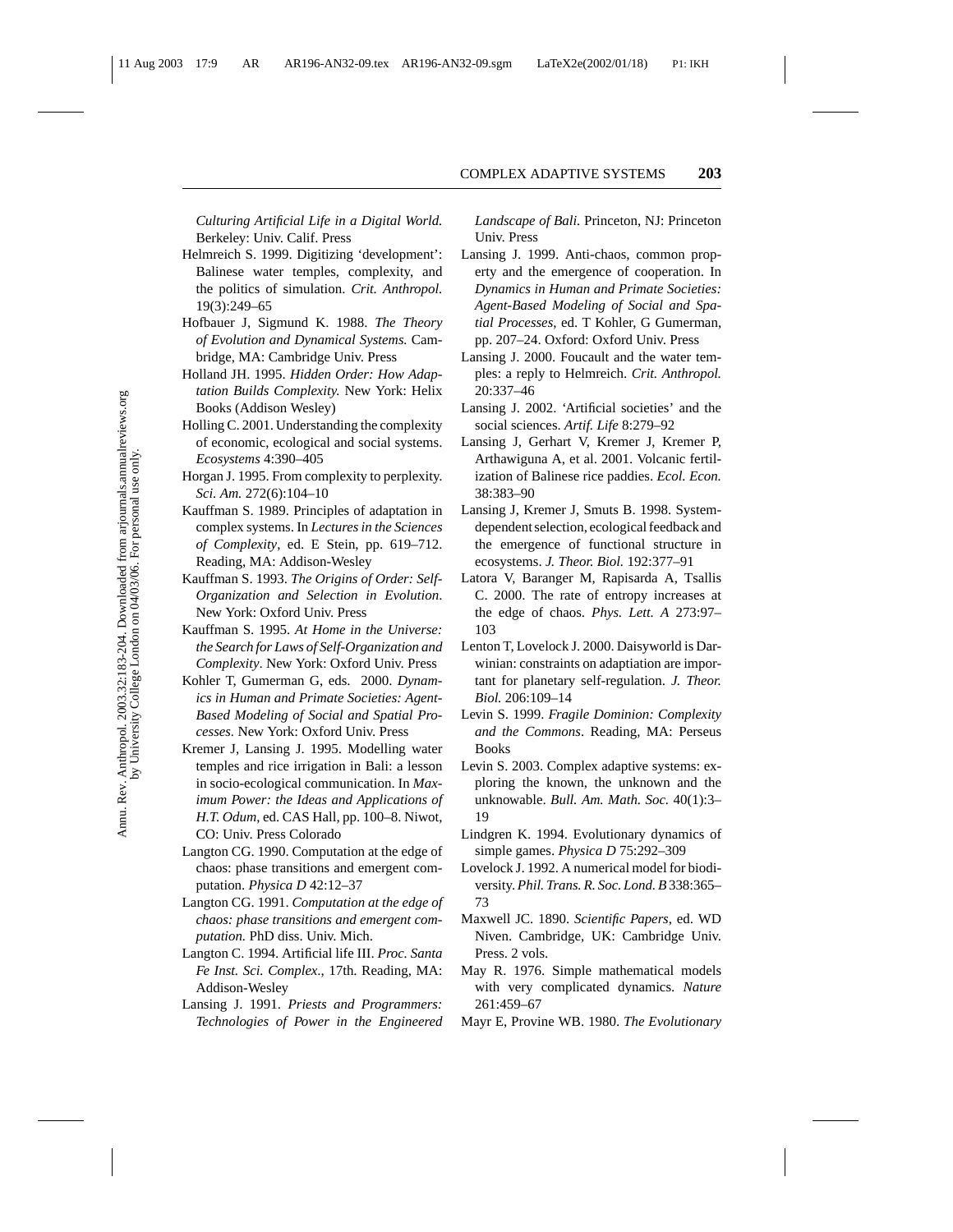*Synthesis: Perspectives on the Unification of Biology.* Cambridge, MA: Harvard Univ. Press

- Mitchell M, Crutchfield J. 1993. Revisiting the edge of chaos: evolving cellular automata to perform computations. *Complex Syst.* 7:89– 130
- Nowak M, Sigmund K. 1998. Evolution of indirect reciprocity by image scoring. *Nature* 393:573–77
- Park TK. 1992. Early trends toward class stratification: chaos, common property, and flood recession agriculture. *Am. Anthropol.* 94(1):90–117
- Popper K. 1990. *A World of Propensities.* Bristol, UK: Thoemmes
- Porter TM. 1986. *The Rise of Statistical Thinking*. Princeton, NJ: Princeton Univ. Press
- Schank J. 1998. A new paradigm for animal social systems. *Proc. Int. Conf. Complex Syst. Interjournal*. 240: http://www.interjournal. org/cgi-bin/manuscript abstract.cgi?49122
- Scheinkman JM, Woodford M. 1994. Selforganized criticality and economic fluctuations. *Am. Econ. Rev.* 84(2):417–21
- Scoones I. 1999. New ecology and the social sciences: what prospects for a fruitful engagement? *Annu. Rev. Anthropol.* 28:479– 507

Sigmund K. 1993. *Games of Life: Explorations*

*in Ecology, Evolution and Behaviour*. London: Penguin Books

- Skyrms B. 1996. *Evolution of the Social Contract*. Cambridge, UK: Cambridge Univ. Press
- Smith JM. 1995. Review of 'The Origins of Order.' *New York Rev. Books* (March 2):30–33
- Solé R, Manrubia S. 1995. Are rainforests selforganized in a critical state? *J. Theor. Biol.* 173:31–40
- Waldrop M. 1992. *Complexity: the Emerging Science at the Edge of Order and Chaos*. New York: Touchstone
- Watts D. 1999. *Small Worlds: the Dynamics of Networks Between Order and Randomness.* Princeton, NJ: Princeton Univ. Press
- Watts DJ, Strogatz SH. 1998. Collective dynamics of 'small-world' networks. *Nature* 393:440–42
- Wolfram S. 2002. *A New Kind of Science.* Champaign, IL: Wolfram Media
- Wright S. 1932. The roles of mutation, inbreeding, crossbreeding and selection in evolution. *Proc. Sixth Int. Congr. Genet.*, 6th, 1:356–66
- Wuensch A, Lesser MJ. 1992. *The Global Dynamics of Cellular Automata: an Atlas of Basin of Attraction Fields of One-Dimensional Cellular Automata*. Reading, MA: Addison-Wesley, Santa Fe Inst. Stud. Sci. Complex.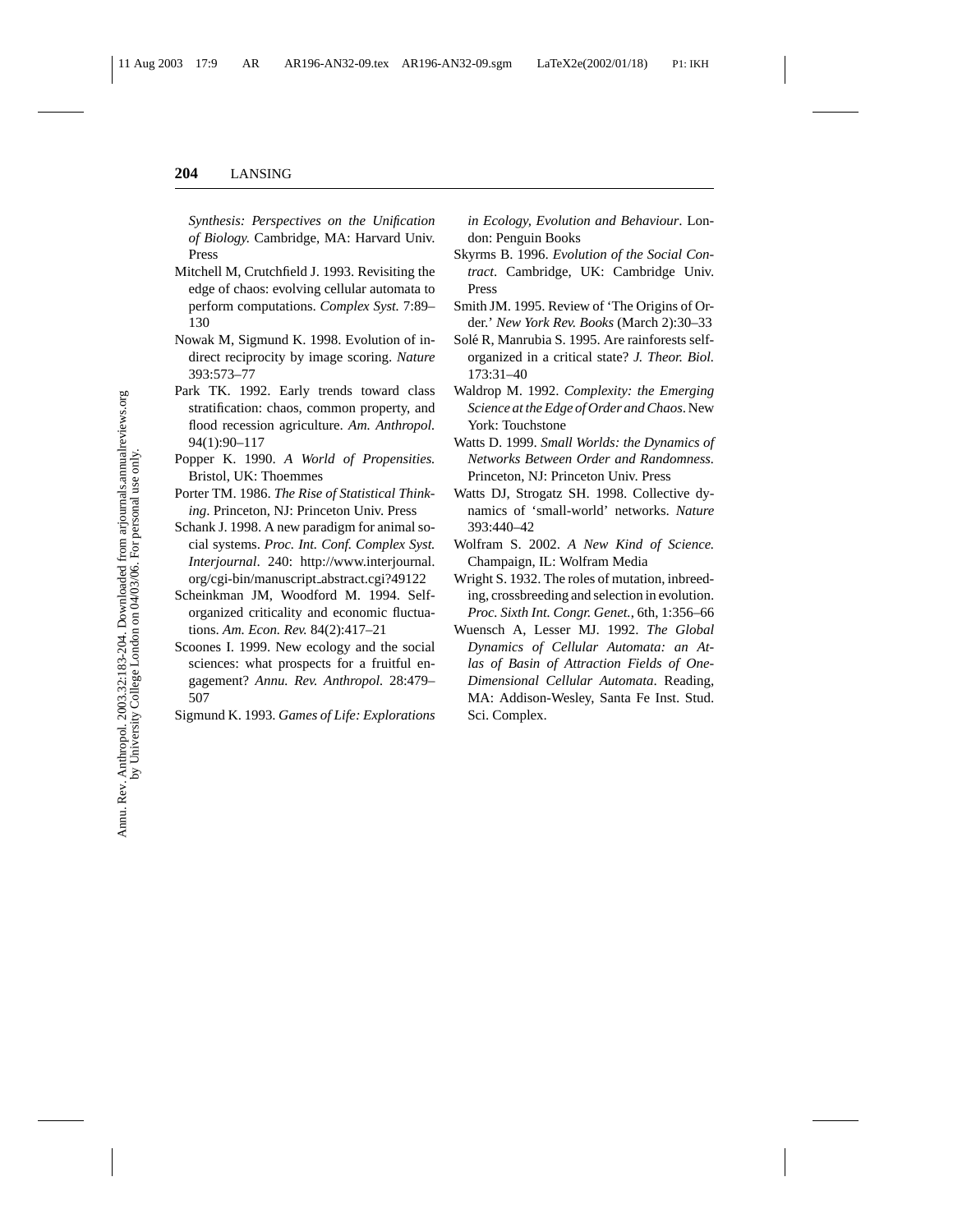# **CONTENTS**

| Frontispiece-Ward H. Goodenough                                                                                          |              |
|--------------------------------------------------------------------------------------------------------------------------|--------------|
| <b>OVERVIEW</b>                                                                                                          |              |
| In Pursuit of Culture, Ward H. Goodenough                                                                                | $\mathbf{1}$ |
| ARCHAEOLOGY                                                                                                              |              |
| Mississippian Chiefdoms: How Complex?, Charles R. Cobb                                                                   | 63           |
| It's a Material World: History, Artifacts, and Anthropology,<br>Elizabeth M. Brumfiel                                    | 205          |
| Hunter-Gatherer Archaeology in South America, Vivian Scheinsohn                                                          | 339          |
| <b>BIOLOGICAL ANTHROPOLOGY</b>                                                                                           |              |
| Developmental Biology and Human Evolution, C. Owen Lovejoy,<br>Melanie A. McCollum, Philip L. Reno, and Burt A. Rosenman | 85           |
| Environmental Pollution in Urban Environments and Human Biology,<br>Lawrence M. Schell and Melinda Denham                | 111          |
| The Neolithic Invasion of Europe, Martin Richards                                                                        | 135          |
| The Social Brain: Mind, Language, and Society in Evolutionary<br>Perspective, R.I.M. Dunbar                              | 163          |
| Intergroup Relations in Chimpanzees, Michael L. Wilson and<br>Richard W. Wrangham                                        | 363          |
| <b>LINGUISTICS AND COMMUNICATIVE PRACTICES</b>                                                                           |              |
| Context, Culture, and Structuration in the Languages of Australia,<br>Nicholas Evans                                     | 13           |
| SOCIOCULTURAL ANTHROPOLOGY                                                                                               |              |
| Gender and Inequality in the Global Labor Force, Mary Beth Mills                                                         | 41           |
| Complex Adaptive Systems, J. Stephen Lansing                                                                             | 183          |
| Urban Violence and Street Gangs, James Diego Vigil                                                                       | 225          |
| Sustainable Governance of Common-Pool Resources: Context, Methods,<br>and Politics, Arun Agrawal                         | 243          |
| Urbanization and the Global Perspective, Alan Smart and Josephine Smart                                                  | 263          |
|                                                                                                                          |              |